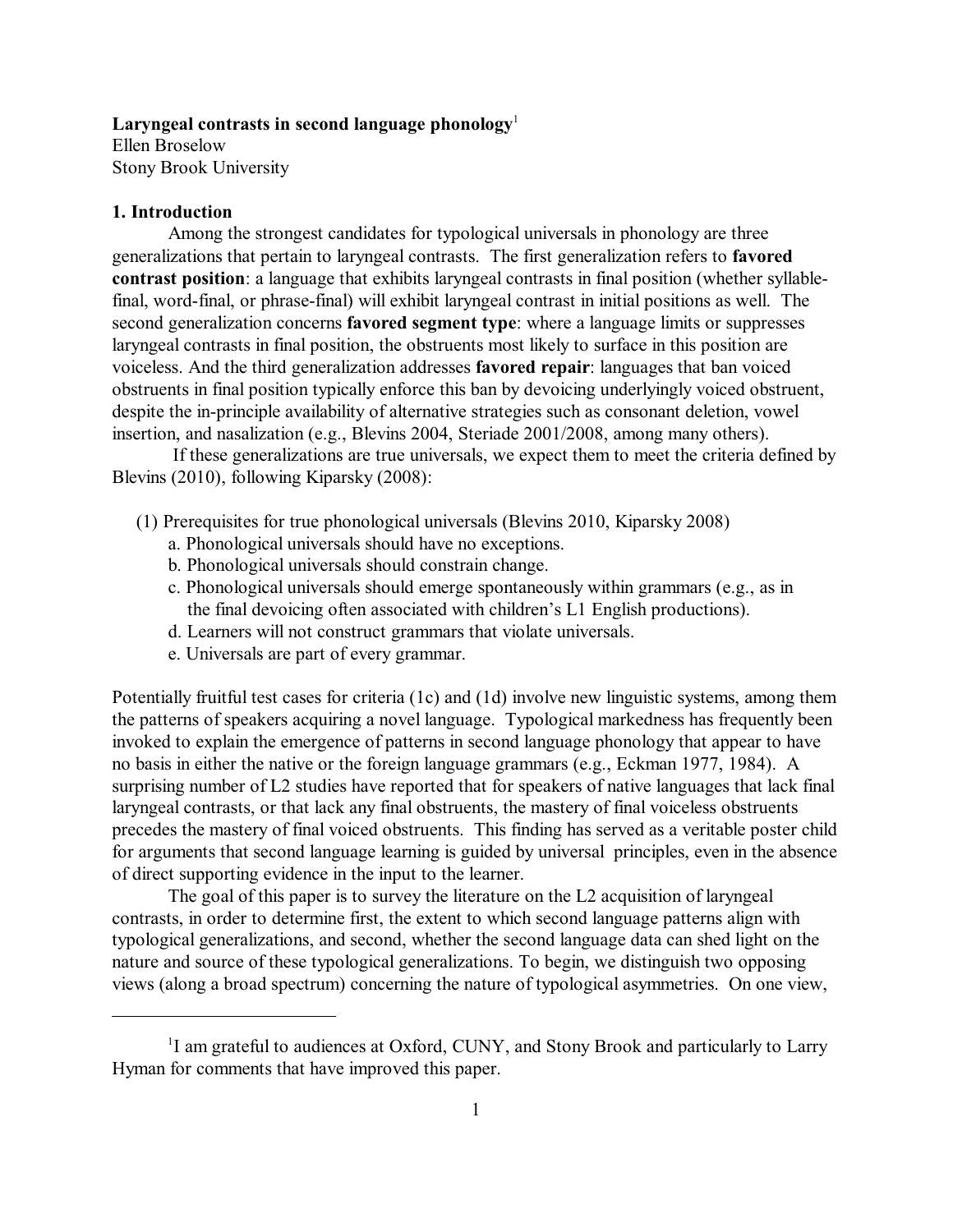typology reflects what Moreton (2008) calls *channel bias*: factors based in articulation and perception make certain structures less likely to survive in the transmission of language across generations (Blevins 2004, Ohala 1981, among many others), and listeners' imperfect perception of more fragile contrasts ultimately results in phonologization of a system lacking these contrasts (Hyman 1976). The numerous aerodynamic and acoustic factors that make voicing difficult to maintain and to perceive in final positions (reviewed in Blevins 2004, 2006 and Myers 2012) make the typological generalizations concerning laryngeal contrasts very strong candidates for this sort of explanation. However, some L2 evidence has been argued to support the view that at least some typological generalizations reflect what Moreton calls *analytic bias,* defined as "cognitive biases which facilitate the learning of some phonological patterns and inhibit that of others" (Moreton 2008: 84). On this view, language learners simply will not entertain the hypothesis that the system they are learning fails to conform to the relevant typological generalization. In surveying the second language literature, we will consider the fit of the second language data, particularly the finding that second language learners frequently master some L2 structures earlier than other equally novel structures, with typological generalizations. We will consider explanations of the L2 patterns ranging from the articulatory and perceptual difficulty of particular structures (channel bias effects) to learning biases potentially rooted in universal grammatical constraints (analytic bias effects).

Before proceeding, a caveat is in order regarding the scope of this survey. First, in considering the acquisition of final obstruents, we will consider only single obstruents in final position, since the introduction of consonant clusters introduces additional factors that cloud the debate. Second, the term 'second language acquisition' casts a wide net, including learners ranging from children to adults, with varying levels of proficiency and exposure, and situations ranging from naturalistic learning to formal instruction. Furthermore, the studies in the L2 literature below include a wide range of methodologies which makes comparison across studies difficult. We will see, however, that certain patterns emerge across a wide range of subject populations and methodologies.

Section 2 reviews the typological claims concerning the favored positions for laryngeal contrasts in native language systems, as well as favored segment types in different positions. In section 3 we will see that studies of speakers from a wide range of native languages show more success in mastering the typologically more natural structures, and we will consider possible explanations of individual cases. Section 4 focuses on the question of whether the preferred repair strategy for those learners who fail to successfully produce final voiced obstruents is devoicing of the obstruent, as predicted by Steriade's (2001/2008) proposal. Here we will consider the interaction of devoicing with speaker-dependent factors such as proficiency as well as linguistic factors such as word size and the manner and place of articulation of the target final obstruents. We conclude by discussing the implications of the second language data for theories of typology.

# **2. Preferred position of contrast and preferred segment type**

The typological literature on laryngeal contrasts presents convincing evidence for two generalizations: (i) laryngeal contrasts in nonfinal positions are more common than such contrasts in final positions; and (ii) when contrast is absent or actively suppressed in final position, voiceless obstruents are the likely survivors. Of the fifty-one languages surveyed by Keating et al. (1983),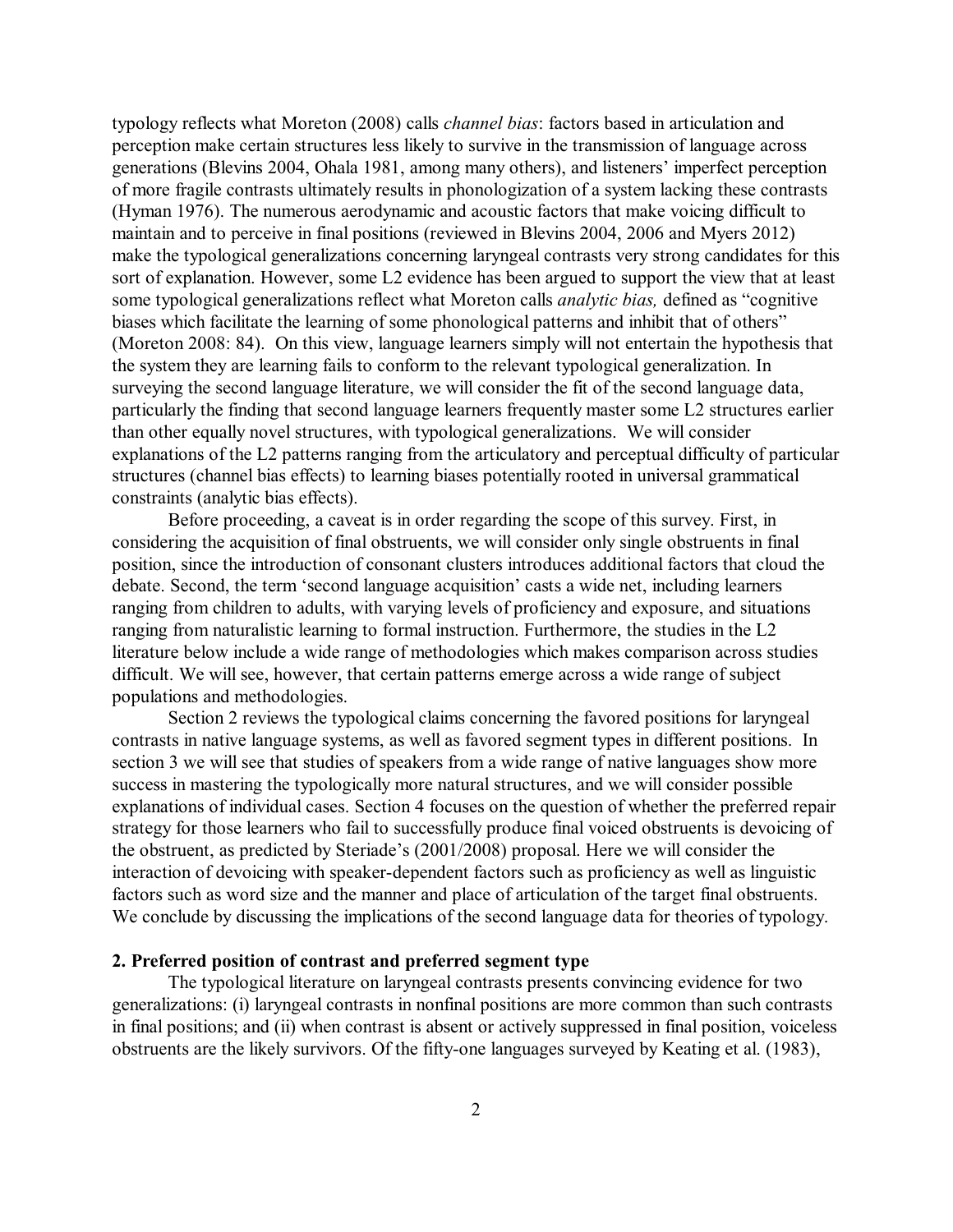eighteen displayed "at least some neutralization of voicing-related contrasts among stops" in final position (Westbury and Keating 1986: 160).

However, the facts demand more fine-grained distinctions than simply final vs. nonfinal positions. Contrasting word-final and word-internal syllable-final positions, both Wetzels and Mascaró (2001) and Myers (2012) argue that devoicing in syllable-final position implies devoicing in word-final position, but not vice versa. Thus, Myers (2012) presents examples of languages in which devoicing affects only word-final obstruents (e.g., Russian, Walloon, and Uyghur) as well as languages in which syllable-final obstruents, both within and at the end of words, are voiceless (e.g., Takelma, Breton, and Malay). However, languages with devoicing only in word-internal syllable-final position appear to be unattested. A further distinction between word-final and utterance-final positions is made by Westbury and Keating (1986), who argue that "some effects commonly reported as 'word' effects are in fact constrained by pause – i.e. they are utterance effects" (Westbury and Keating 1986: 161). Blevins (2006) and Myers (2012), reviewing the factors that favor devoicing in prepausal position, provide convincing arguments for a diachronic scenario in which both word-final and subsequent syllable-final devoicing develop from the generalization of utterance-final devoicing. Consistent with this proposal, Myers and Padgett (2015) provide evidence that participants exposed in artificial language learning experiments to utterance-final obstruent devoicing extended devoicing to utterance-medial word-final coda obstruents (though the converse did not hold: participants exposed to utterance-final voicing did not extend devoicing to utterance-internal syllable codas).

In addition to position in the syllable, word, and utterance, preceding and following segmental context are crucially important factors for laryngeal contrast. Thus, even heterosyllabic obstruents within a cluster frequently assimilate in voicing (see, e.g., Lombardi 1995 for a set of grammatical constraints meant to reflect the typological possibilities). Steriade (1999) argues that the relevant factor determining the possibility of voicing contrasts is not prosodic structure *per se* but rather the extent to which specific contexts allow the realization of acoustic cues that signal the contrast (for example, the possibility of release). Steriade proposes the hierarchy below (adapted here from Gordon's 2007 summary), in which a language the possibility of contrast in one position on the hierarchy implies the possibility of contrast in all positions to the left (examples of languages along the hierarchy appear below each cutoff point):

(2) Implicational hierarchy (after Steriade 1999, Gordon  $2007$ )<sup>2</sup>

|      |                                        |  | Intersonorantpresonorantword-finallypreobstruentall positions |  |
|------|----------------------------------------|--|---------------------------------------------------------------|--|
|      | Totontepec Lithuanian Hungarian Arabic |  | Khasi                                                         |  |
| Mixe |                                        |  |                                                               |  |

The question of preferred member of contrasting laryngeal sets also demands finer-grained distinctions than those embodied in the common assumption that voiceless obstruents are less

<sup>&</sup>lt;sup>2</sup>As Larry Hyman points out (personal communication), the absence of a context 'postsonorant' in this hierarchy accords with the fact that voicing contrasts are frequently neutralized following nasals.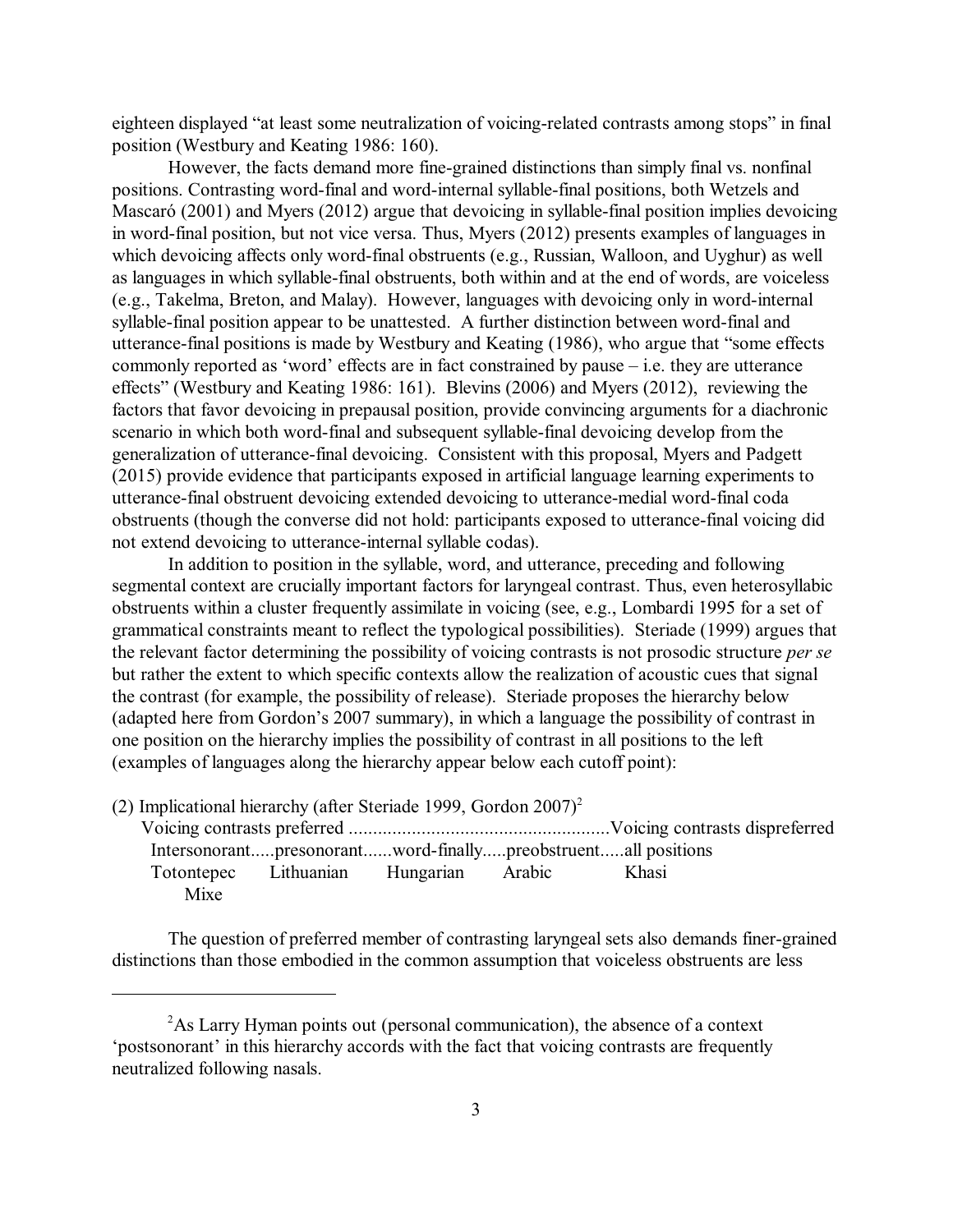marked than voiced obstruents; the choice of preferred laryngeal specification is related both to the position in which the obstruent appears and to the nature of the laryngeal contrast in individual languages. The term 'voicing contrast' as used in both the typological literature and the second language phonology literature often conflates two distinct types of contrast: voicing contrasts, which oppose voiceless and voiced consonants (short lag VOT vs. prevoiced), and aspiration contrasts, which oppose aspirated and unaspirated consonants (long lag vs. short lag VOT). These differences have typological consequences in terms of preferred segment type. In final position, the favored member of a voiceless-voiced contrast is typically the voiceless member, while in languages relying on a contrast between voiceless aspirated and unaspirated pairs, aspirated stops may emerge as the output of neutralization (Westbury and Keating 1986, Vaux and Samuels 2005). Cross-linguistic study reveals interactions between contrast type and contrast position; Keating et al. (1983) argue that languages with a true initial voicing contrast (such as Arabic, Dutch, and Japanese) generally show the same contrast possibilities in initial and medial positions, while languages with an initial aspiration contrast (such as Gaelic, Mandarin, and Swedish) frequently show deaspiration and/or voicing of intervocalic medial stops.

The phonological specifications that best characterize the different types of laryngeal contrast are a matter of some debate, rooted in larger debates concerning binary vs. unary features, the role and extent of of underspecification, and the notion of universal markedness hierarchies implying a single least marked member of a series. Voiceless unaspirated stops are characterized as [-voice] by Wetzels and Mascaró (2001), who argue for binary specification of voicing, but as lacking any specified laryngeal features by Lombardi (1995), who argues for privative [voice] and [aspiration], with voiceless unaspirated stops representing the unspecified (and least marked) value. However, Vaux and Samuels (2005) argue that the universal output of laryngeal neutralization in stops is a segment that is underspecified for laryngeal features, and that languages vary in the surface realization of the underspecified stop, which may be either aspirated or unaspirated. Arguments for full specification are provided by Beckman et al. (2011), who claim that the two-way laryngeal contrast in Swedish is best characterized as a contrast between fully specified [spread glottis] and [voiced]). Iverson and Salmons (2011) present a typology of final laryngeal neutralization that provides ten options defined in terms of insertion or deletion of the features [voice], [spread], and [constricted]-- of which at least seven are, they argue, attested. The possibility that languages might differ not only in the phonetic realization of a contrast but also in the phonological specification of what might appear to be similar contrasts across languages highlights the difficulty of deciding at what level a typological generalization must hold in order to be considered universal (a point made in detail in Hyman's (2008) discussion of the distinction between 'descriptive universals' and 'analytical universals'). An additional complication comes from disagreement in the correct analyses of individual languages--see, for example, the disagreement between Blevins (2004, 2006, 2010) and Yu (2004) who argue for the existence of productive final voicing, and Kiparky (2008), who argues that closer inspection of the putative voicing languages does not support the existence of final obstruent voicing as a true phonological process.

Despite disagreements of analysis, however, some cross-linguistic generalizations about the preferred position of voicing contrasts and the preferred output of contrast suppression have emerged as relatively uncontroversial: final position is the most likely position to exhibit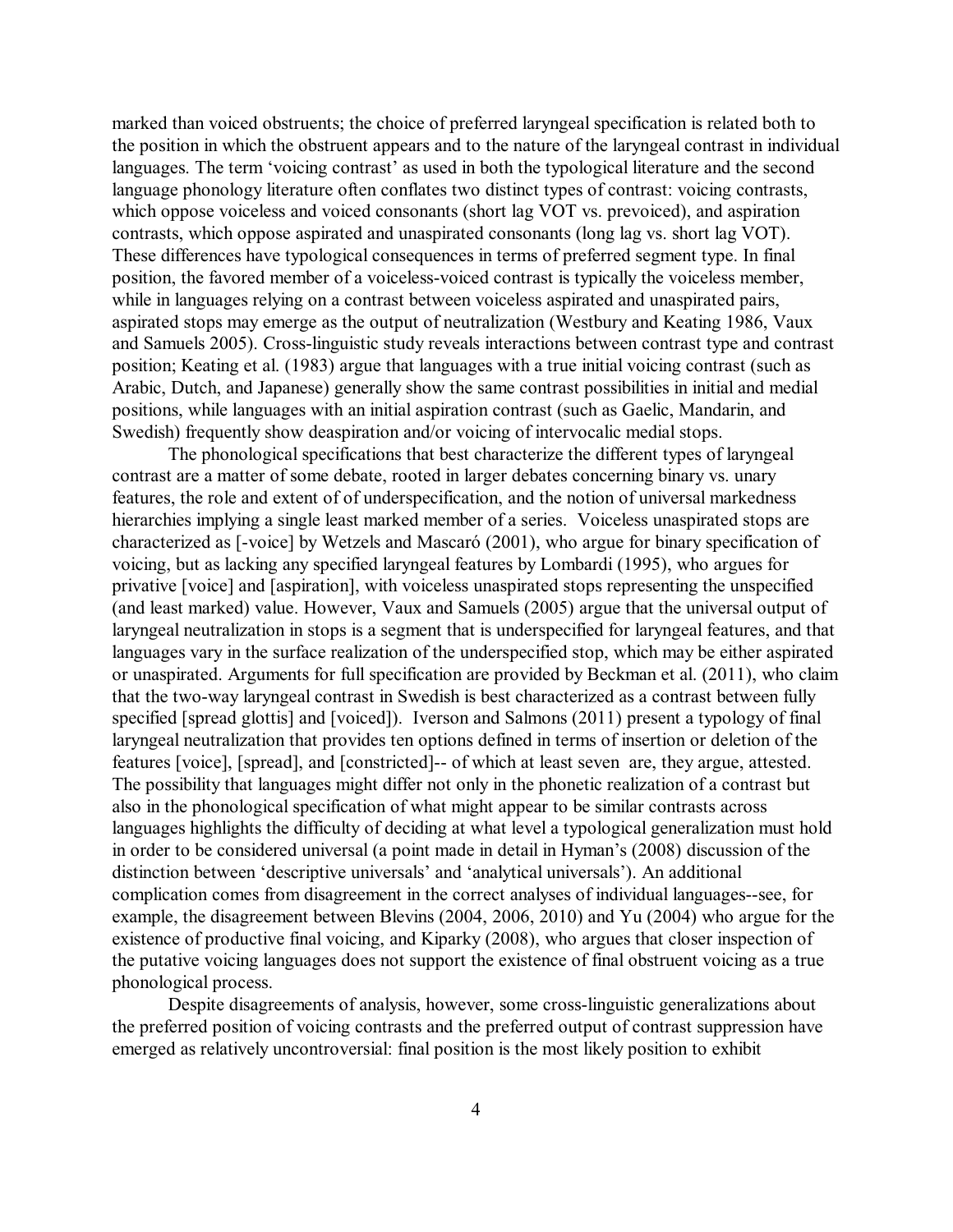impoverished contrast, and the presence of final voiced obstruents implies the presence of voiceless obstruents in final position. These generalizations therefore serve as a starting point for the investigation of the acquisition of voicing contrasts in second language learning. As we see below, numerous studies have documented that L2 learners tend to master the typologically less marked laryngeal structures more readily than the more marked structures, even when both are equally novel for the learner.

# **3. Hierarchy of difficulty in L2 voicing contrasts**

Not surprisingly, the L2 literature contains no studies of L2 production that have manipulated and controlled every positional variable that may affect the realization of obstruent laryngeal contrasts (position in the word and the utterance; context in terms of word and sentence stress and intonation; and preceding and following segmental contexts). Nonetheless, studies using a variety of methods and a variety of contexts have converged on the finding of a *hierarchy of difficulty* (Broselow and Kang 2013): L2 learners are more successful in producing novel voicing contrasts in typologically less marked (i.e., nonfinal) positions, and are more successful in producing final voiceless than voiced obstruents. We consider the results on the acquisition of L2 final laryngeal contrasts in terms of the learners' native language backgrounds: languages with no final obstruents; languages with only voiceless final obstruents; languages with a final laryngeal contrast; and languages that lack a voicing contrast even in nonfinal positions.

#### **3.1. L1 has no final obstruents**

Perhaps the most well documented cases of laryngeal contrast acquisition involve speakers of a native language with no final obstruents whose target language contains both voiceless and voiced final obstruents. For these speakers, both classes of final obstruent are equally novel, so asymmetry in the mastery of one class over the other cannot, at least at first glance, be ascribed to either the native or the target language. Yet numerous studies have documented greater accuracy in the production of English final voiceless than voiced obstruents by native speakers of Mandarin (Eckman 1981, Flege and Davidian 1984; Weinberger 1987; Wang 1995, Yavas 2009), Tswana (Wissing and Zonneveld 1996), the Tibeto-Burman languages Angami and Ao (Wiltshire 2006), and Japanese (Eckman 1981, Edge 1991, Yavas 2009)--all languages that lack word-final (and, in many cases, syllable-final) obstruents. Despite large differences across studies in the rates of target-like productions, final voiceless obstruents still show substantially higher accuracy than final voiced obstruents. In Wang's (1995) word production task, for example, 19% of final voiceless stops produced by Mandarin speakers in English pseudowords were identified as targetlike, as opposed to only 2% of final voiced stops. For Wissing and Zonneveld's (1996) Tswana speakers, percentages of target-like final obstruents were much higher overall, but the difference between voiceless vs. voiced final obstruents was still large (74% vs. 52%). The earlier mastery of final voiceless stops is of course in line with typological generalizations, and the literature reveals no reports of learners who are more successful in producing final voiced than voiceless obstruents.

All of the studies mentioned above involve English as the target language. Unfortunately, a study of Mandarin speakers learning Swedish (Abrahamsson 2003) focused only on changes in rates of epenthesis and deletion over time; productions with voicing change were coded as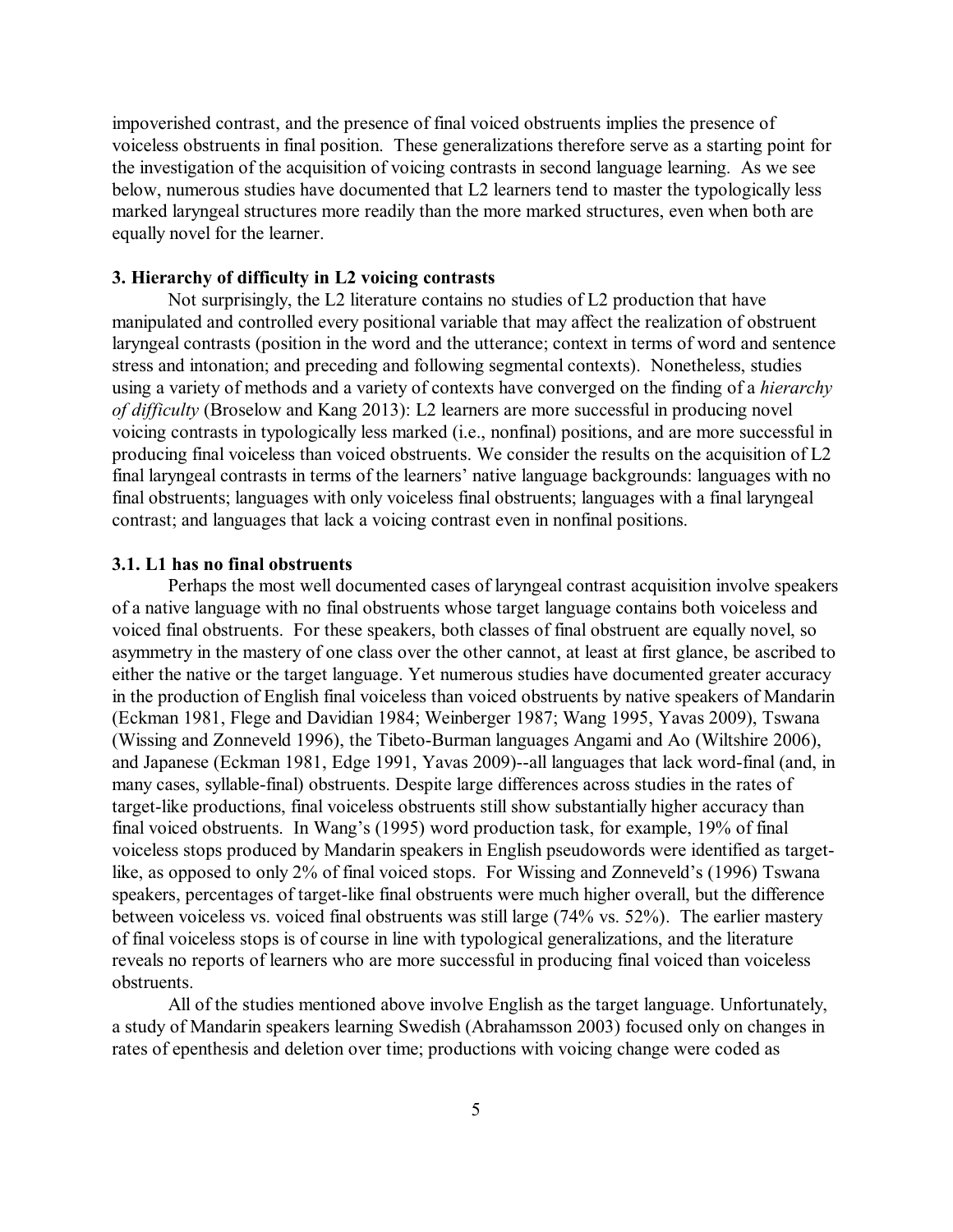correct, and no report was made of individual error rates for final voiceless and voiced obstruents. The paucity of studies addressing the acquisition of final-contrast languages other than English is a lamentable gap in the L2 acquisition literature, and without such studies it is difficult to distinguish English-specific effects from more general effects.

## **3.2. L1 has only voiceless final obstruents**

Earlier mastery of final voiceless than voiced obstruents is expected among speakers whose native language limits final obstruents to voiceless, and this pattern is well attested, both for speakers of languages with productive voicing alternations (German, Smith et al. 2009; Dutch, Simon 2009, 2010; Polish, Flege and Davidian 1984; Catalan, Cebrian 2000) and for speakers of languages that lack such alternations but nonetheless restrict final obstruents to voiceless (Cantonese, Edge 1991, Peng and Ann 2004; Taiwanese Mandarin, Wang 1995; Japanese, Edge 2004; and Thai, Hancin-Bhatt 2000).

Greater accuracy in the production of final voiceless obstruents has been found not only for learners of English, but also for Cantonese-speaking learners of French (Cichocki et al. 1993) and German-speaking learners of Swedish (Hammarberg 1990). While we cannot eliminate the native language as the (possibly sole) source of this asymmetry, it is important to note that final voicing is realized very differently in French and Swedish than in English. In French and Swedish, closure voicing in final stops is a major cue to the final voicing contrast (Blevins 2004, Helgason and Ringen 2008), whereas in English, final obstruents are often at least partially devoiced, and voicing during closure does not appear to be a necessary cue for English speakers to identify a final stop as voiced (Hillenbrand et al. 1984). Thus, these studies suggest that the asymmetric mastery of final voiceless vs. voiced obstruents in L2 acquisition cannot be ascribed solely to facts about the way this contrast is realized in English.

# **3.3. L1 has a final voicing contrast**

The assumption that L2 learners take their native language system their starting point predicts that speakers of languages with only final voiceless obstruents will show greater difficulty in producing L2 voiced than voiceless final obstruents. Similarly, where both the L1 and the L2 employ laryngeal contrasts in final position, we might reasonably expect learners to be equally proficient in producing L2 voiceless and voiced final obstruents. In fact, however, devoicing of English final obstruents has been noted among native speakers of two languages that are reported to have a two-way laryngeal contrast in final position, Farsi (Eckman 1984) and Hungarian (Altenberg and Vago 1983). These findings are unexpected if the native language grammar serves as the starting point for second language acquisition, and are perhaps equally surprising if we approach the problem as one of cross-language differences in phonetic implementation; since Hungarian final stops are reported to have significant voicing during closure (Gosy and Ringen 2009), transfer of the L1 articulatory routines would seem to suggest that Hungarian speakers' final stops in English should sound, if anything, even more fully voiced than native speakers' final English stops. We will return to possible explanations of this phenomenon in section 3.5.

#### **3.4. L1 has no voice contrast**

An ideal testing ground for a hierarchy of difficulty involving position of laryngeal contrast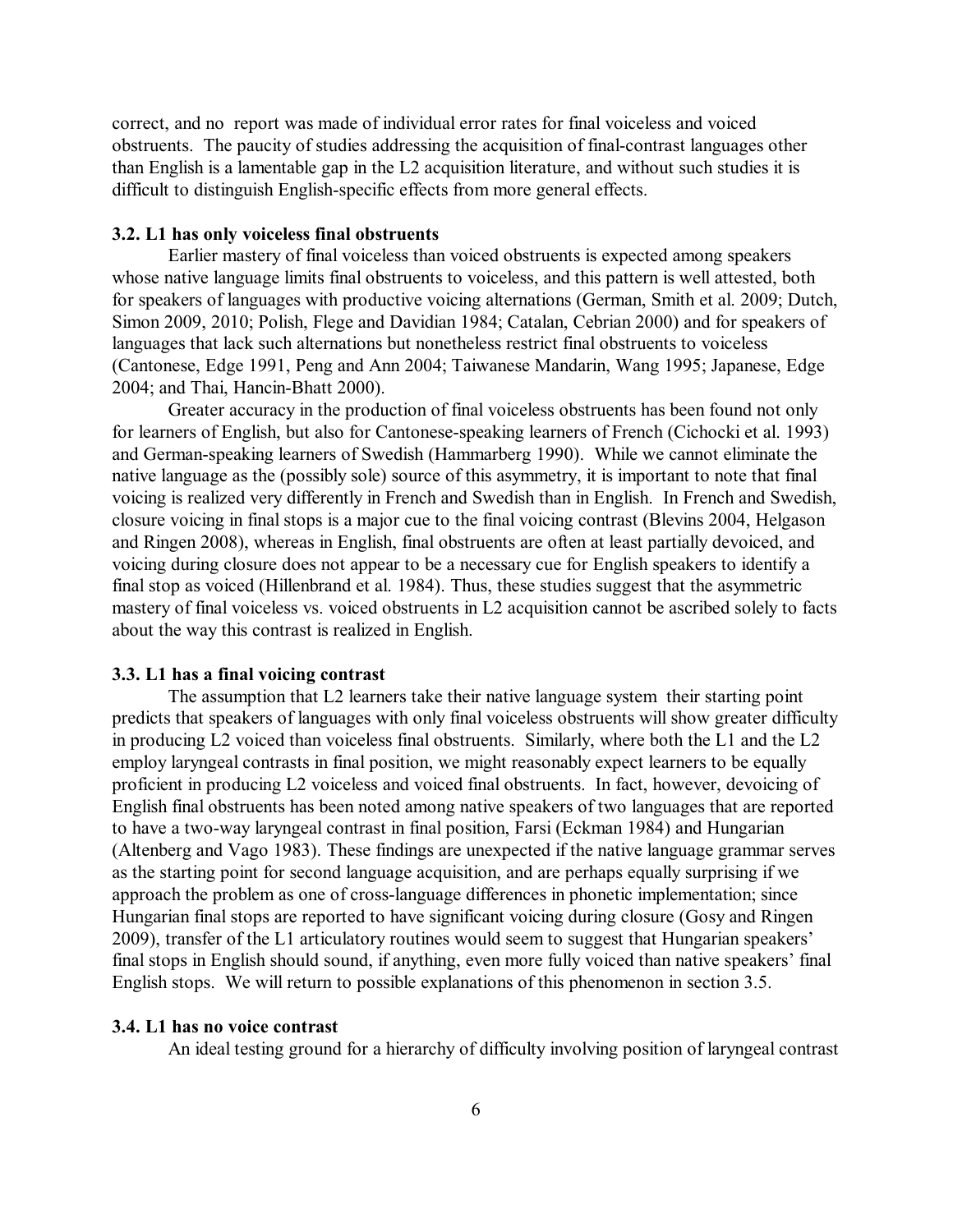is provided by learners whose native languages lack laryngeal contrast not only in final position but in any position. For speakers of such languages, L2 contrasts in final and nonfinal positions are equally novel. While there do not seem to be any studies of this ideal combination (L1 lacking laryngeal contrasts in all positions and L2 with allowing both final and nonfinal laryngeal contrasts), Hansen (2004) studies English learners of Vietnamese, a language in which she reports that laryngeal contrast, even in initial position, is possible only for coronal stops and for labiodental and velar fricatives. Hansen carried out a longitudinal study of two Vietnamese speakers learning English, including three lengthy interviews and word list reading tasks spaced over one year. While the focus of her study was on the speakers' production of English codas, she does informally report that accuracy was consistently higher for onsets than for codas, supporting a hierarchy of difficulty effect for position. Hansen's data also provide additional support for a hierarchy of difficulty for voiceless vs. voiced final obstruents. Although in Vietnamese neither voiced nor voiceless fricatives occur in final position, where the only possible consonants are voiceless stops, nasals, and glides, she reports that "voiceless consonants emerged before their voiceless counterparts...a finding consistent for every voiceless-voiced pair" (Hansen 2004: 113). This asymmetry held for both participants, in both the interview data and the word list task.

A language that lacks a voicing contrast in any position is Korean. Although Korean does employ a three-way laryngeal contrast among tense, aspirated, and plain voiceless stops in nonfinal positions, voicing *per se* is never contrastive; unaspirated stops are predictably voiced in intersonorant positions, voiceless elsewhere. Major and Faudree (1996) investigated Korean speakers' productions of English obstruents in initial, intervocalic medial, and final positions. In a word list reading task, Major and Faudree found no positional effect for voiceless obstruents, 98% of which were judged as target-like in all three positions. For voiced obstruents, however, productions in final position were significantly less target-like (38%) than those in initial or medial positions (98% or above for both). Since voiced obstruents do not occur in either word-initial or word-final position in Korean, this result is not readily attributable to the native language, but is consistent with the typological generalization that voicing contrasts are more marked in final position than in presonorant positions.

Major and Faudree's (1996) study was designed to investigate the claim of Eckman (1977) that the presence of voicing contrast in final position implies a contrast in medial position, which in turn implies initial contrast. This claim conflicts with Steriade's (1999) hierarchy, which identifies intersonorant position as the most favored position for voicing contrasts (with the implication that intersonorant contrast implies initial contrast). The fact that the Korean speakers' productions of voiceless stops were judged equally target-like in medial and initial positions, despite the native language process of intersonorant voicing, might be taken as support for Steriade's claim that intersonorant position is the most favored for voicing contrasts, since this is the position where native language effects could make voiceless obstruents difficult to produce. However, an alternative explanation is that the Korean speakers identified the English stops with their native language aspirated stops, which do not undergo intersonorant voicing. This is consistent with the adaptation of voiceless stops in English words borrowed into Korean, which are typically adapted as aspirated (e.g.,  $[p^h o:k^h a]$  'poker'), even when the original stop is unaspirated in English (Oh 1996, Kenstowicz 2005).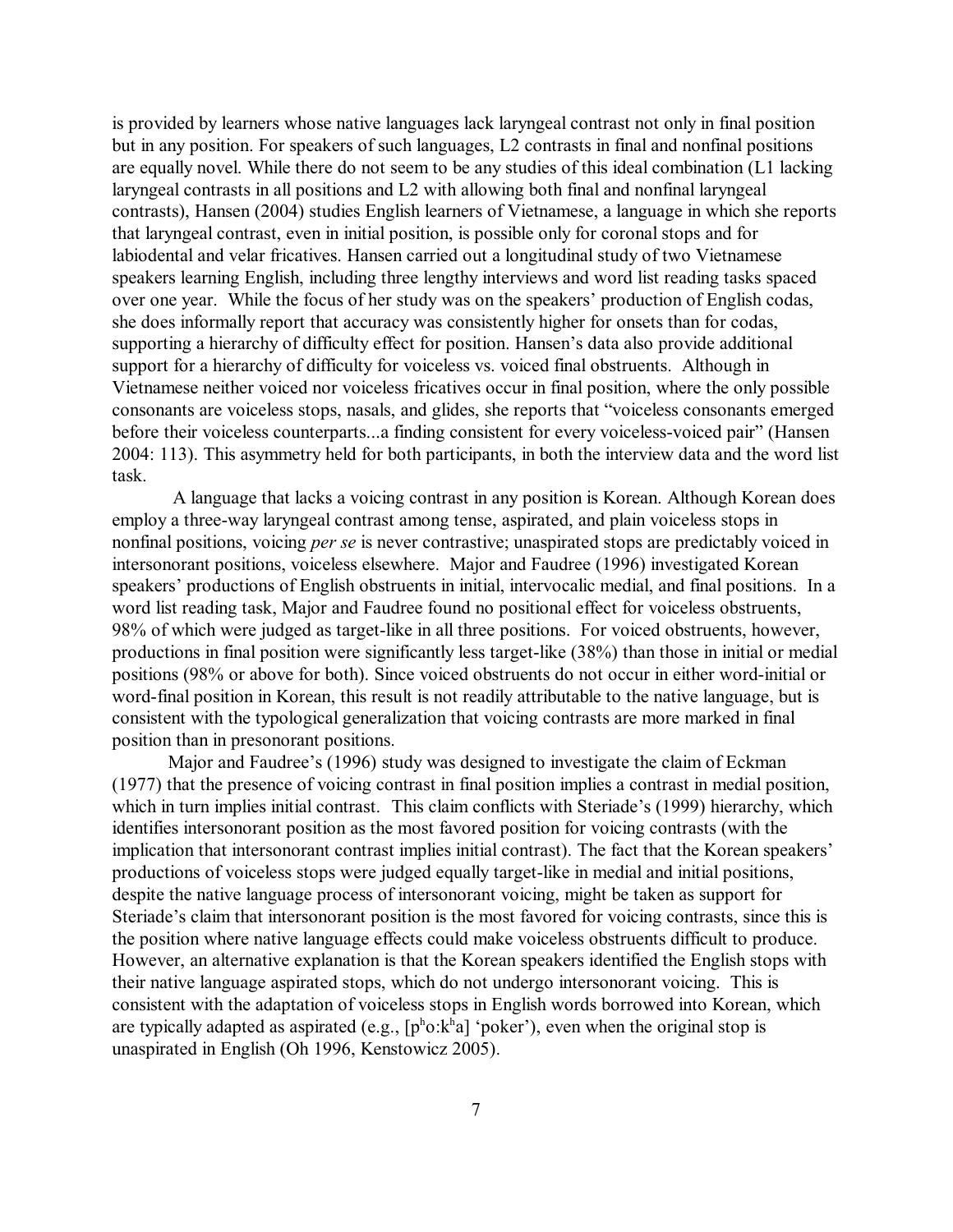# **3.5. Possible explanations of the difficulty hierarchies**

The studies reviewed above provide evidence for hierarchies of difficulty consistent with typological generalizations: L2 learners show evidence of greater accuracy in producing voicing contrasts in nonfinal than in final positions, and greater accuracy in producing final voiceless than voiced obstruents.<sup>3</sup> These asymmetries are particularly interesting when they appear to be emergent–that is, when neither the native nor the target language provides evidence for the asymmetry. There are essentially three categories of explanations for learners' relative lack of success in producing final voiced obstruents, which can be summarized as follows:

- (3) Possible explanations of failure to produce final voiced obstruents in L2
	- a. Perception-based: Non-native speakers perceive voiced final obstruents as voiceless. L2 speaker's output target: voiceless
		- L2 productions perceived by native speakers as voiceless
	- b. Articulation-based: Non-native speakers produce non-target like voiced obstruents. L2 speaker's output target: voiced
		- L2 productions perceived by native speakers as voiceless
	- c. Grammatically-based: Non-native speakers' (interlanguage) grammars ban final voiced obstruents.
		- L2 output target: voiceless
		- L2 productions perceived by native speakers as voiceless

These accounts are not, of course, necessarily mutually exclusive. Blevins (2006) reviews multiple factors that make final voiced obstruents difficult both to produce and to perceive: laryngeal spreading or closing at phrase boundaries, which interferes with the maintenance of voicing; phrase-final lengthening, which may obscure durational cues to voice contrasts; and the absence of audible release in final position. Learners' difficulties in producing target-like final voiced obstruents have been demonstrated in various studies; e.g., Flege, McCutcheon, and Smith (1987) found that Mandarin speakers' voicing during the closure of English final voiced stops was significantly shorter than that of native speakers, and Wissing and Zonneveld (1996) found that Tswana speakers differed significantly from native speakers both in voicing into closure and in the lengthening of vowels before voiced obstruents, a major cue to voicing in final position in English (Raphael 1972).

Difficulties in perception are also in evidence in the L2 literature, though in some cases production has been shown to lag perception. For example, Wissing and Zonneveld's Tswana speakers correctly identified 70% of English final voiced stops as voiced in a forced choice task, but produced only 52% of English final voiced stops as target-like. For speakers of Dutch, where final obstruents are devoiced, Broersma (2005) found categorization accuracy for both voiced and voiceless English final obstruents comparable to that of native speakers of English, though Dutch

<sup>&</sup>lt;sup>3</sup>Vaux and Samuels (2005) mention several cases in which the product of neutralization in second language forms is not only devoiced but also aspirated (Vaux and Samuels 2005: 422). Study of these cases is warranted in order to determine the nature of this final aspiration, which might represent release associated with hyperarticulation, rather than a true aspirated target.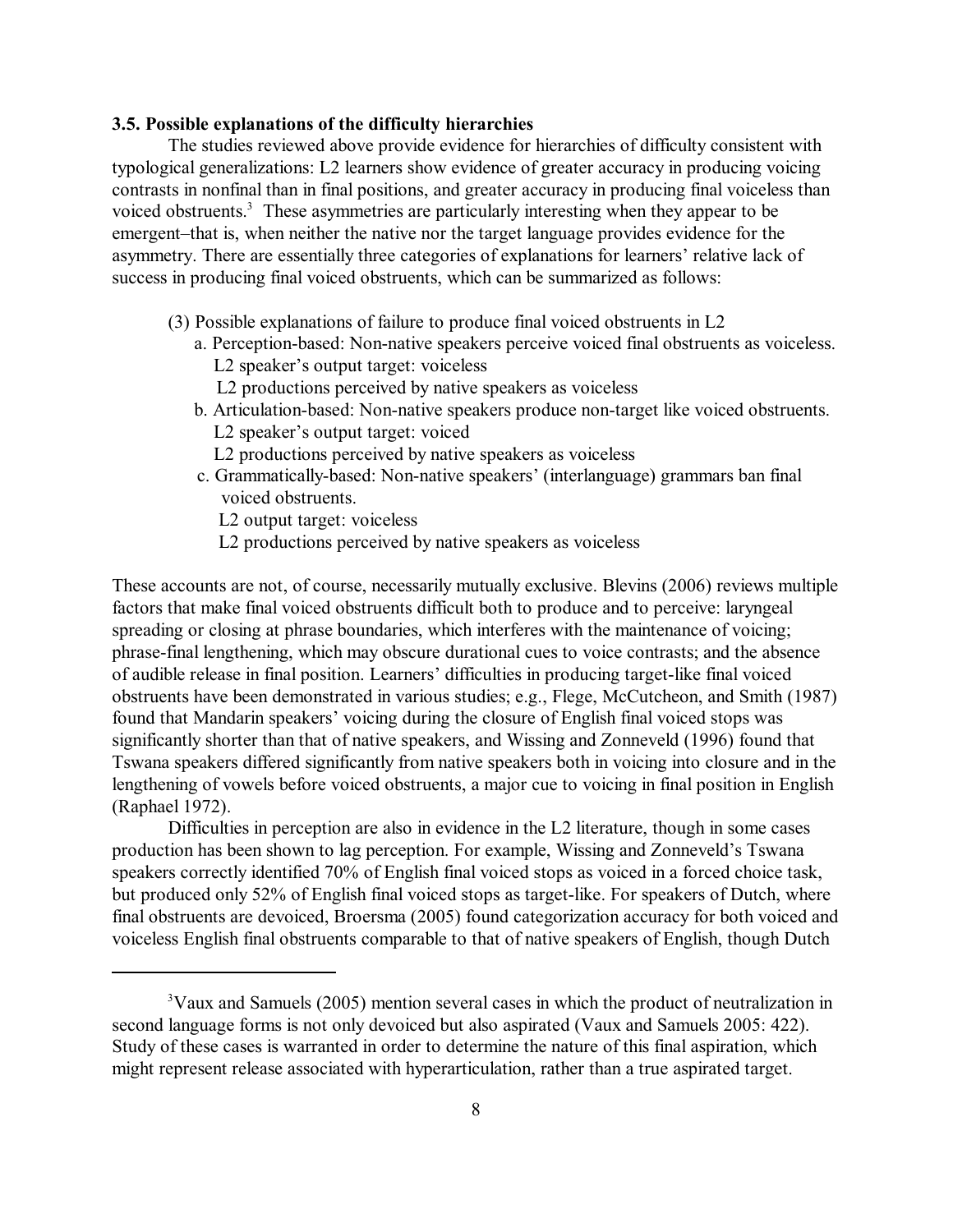speakers are not necessarily entirely successful in producing English-like final voicing contrasts (Simon 2009, 2010). A considerable body of literature on cross-language perception indicates that even where speakers perform well on tests of their ability to perceive contrasts, they may be using different cues than are used by native speakers; for example, Flege and Wang (1989) found that removing burst cues from English final stop stimuli resulted in a significant worsening of discrimination by Cantonese speakers but not by native speakers of English. Thus, perception and production are crucially intertwined: listeners need to both recognize and produce the cues that the target language relies on to signal a contrast.

Approaches that locate L2 patterns in the developing L2 grammar have long appealed to markedness, defined as typologically-based preferences for less marked over more marked structures (e.g., Eckman 1977). In versions of Optimality Theory that directly connect typology and acquisition by encoding typologically-motivated constraints as part of every grammar, such hierarchies of difficulty can be analyzed as the effect of markedness constraints, the effects of which become visible only when the target language provides learners with novel structures that violate these constraints (Broselow, Chen, and Wang 1998, Hancin-Bhatt 2000, Eckman 2004, Peng and Ann 2004, Wiltshire 2006, Cardoso 2007, among others). Thus, the existence of languages like Mandarin and Tswana motivates a universal (but violable) constraint banning all final obstruents (\*FINALOBSTRUENT). The existence of languages like German and Catalan, which restrict final obstruents to voiceless, motivates a universal (though violable) constraint \*FINALVOICEDOBSTRUENT, which will be ranked low in languages like English but high in languages like German (see, e.g., Lombardi 1995)--and, by default, in Mandarin, on the assumption that markedness constraints rank as high as is consistent with the data of the target language (e.g., Smolensky 1996). On this view, Mandarin speakers' more successful production of final voiceless than voiced obstruents can be seen as reflecting an intermediate stage between the native and target language grammars, in which the constraint banning final obstruents of any type has been demoted, but the constraint banning final voiced obstruents remains highly ranked.

- (4) Proposed Grammars (Broselow et al. 1998)
	- a. Mandarin Grammar: \*FINALVOICEDOBSTRUENT, \*FINALOBSTRUENT, >> Faithfulness b. English Grammar:
		- Faithfulness >> \*FINALVOICEDOBSTRUENT, \*FINALOBSTRUENT
	- c. Interlanguage Grammar (Mandarin-speaking learners of English): \*FINALVOICEDOBSTRUENT >> Faithfulness >> \*FINALOBSTRUENT

Broselow (2004) argues that the intermediate ranking falls out of the Gradual Learning Algorithm approach (Boersma and Hayes 2001), in which the rate of constraint demotion is an effect of the frequency of input tokens that violate the constraint. Since the constraint banning all final obstruents will of necessity be violated more frequently than the constraint banning only voiced final obstruents, the general constraint is demoted more rapidly than the more specific constraint. Another application of the Gradual Learning Algorithm approach, in which constraint rankings are stochastic and variable across different speech events, is to predict variation; Cardoso (2007) uses the GLA to model the variable productions he finds in his study of Brazilian Portuguese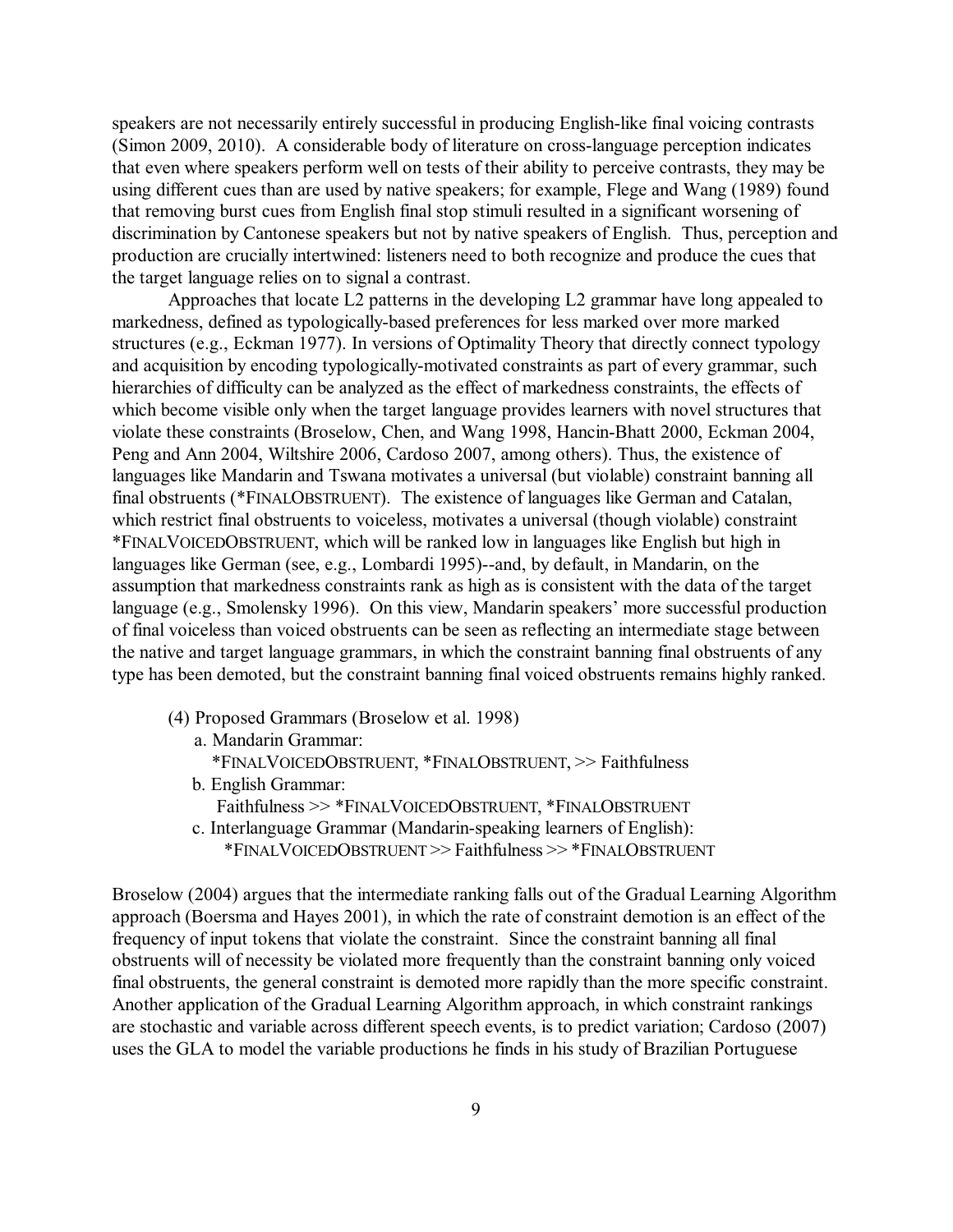learners of English.

While the constraint-based approach appears to be compatible with the earlier mastery of L2 voiceless than of voiced final obstruents for speakers of languages like Mandarin (with no final obstruents) or like German (with only voiceless final obstruents), this approach faces a challenge from the cases of asymmetry mentioned above involving speakers of languages with final voicing contrasts. Speakers of Hungarian (Altenberg and Vago 1983) and Farsi (Eckman 1984), which allow both voiced and voiceless final obstruents, should approach the L2 with a native language grammar that has the same constraint ranking as English. To account for these learners' greater success in producing English voiceless than voiced final obstruents, a proponent of the grammarbased approach might argue that while the grammars of Hungarian and Farsi permit final voiced obstruents, the phonetic realization of voiced targets is sufficiently different from the realization of voicing in English that the learners' attempts to produce voiced stops are not recognized as such by native English speakers. However, this explanation faces the difficulty that in Hungarian, final voiced stops are actually more fully voiced than are their English counterparts (Gosy and Ringen 2009), a fact that might lead us to expect that transfer of native language articulatory routines should make final voicing easy to hear.<sup>4</sup> An alternative explanation could appeal to a difference in the phonological feature specifications that define the laryngeal contrasts in English vs. in the other languages. If, as proposed in Iverson and Salmons 1995, Jessen and Ringen 2002, Vaux and Samuels 2005, and many others, the relevant feature distinguishing stops is [spread glottis] for aspirating languages like English but [voice] for voicing languages like Hungarian, then the grammars of Hungarian and Farsi may not in fact be identical to that of English. The validity of these approaches can only be evaluated in the context of detailed study of the acoustics of the relevant languages, explicit analyses of the grammars of the two languages, and explicit theories of phonological specification.

An additional explanation for the developmental asymmetry that should be considered is the possibility of asymmetries in the data available to the learner. If final voiceless obstruents are significantly more frequent in the target language than are final voiced obstruents (that is, if input to the learners contains significantly more tokens of final voiceless than voiced obstruents), this could explain why learners might acquire the former before the latter, with no recourse to markedness considerations.<sup>5</sup> As Broselow and Xu (2004) point out, the order in which new English structures are mastered by Mandarin-speaking learners does not correlate in any obviously

 $4$ However, as Larry Hyman points out (p.c.), this very difference in the realization of voicing might lead Hungarian speakers to identify English final voiced obstruents with their native language voiceless series; in this case, for example, a Hungarian speaker might perceive and therefore produce English words like *bed* as ending in a voiceless stop.

<sup>&</sup>lt;sup>5</sup>Note that this is a different use of frequency than that assumed in the Gradual Learning Algorithm approach sketched above, in which the crucial measure was not the relative frequency of voiceless vs. voiced obstruents, but rather the frequency of violations of each markedness constraint (\*FINALOBSTRUENT, \*FINALVOICEDOBSTRUENT). In the GLA account, L2 forms violating the more specific constraint constitute a subset of those violating the more general constraint, regardless of the relative frequency of voiced and voiceless final obstruents in the L2).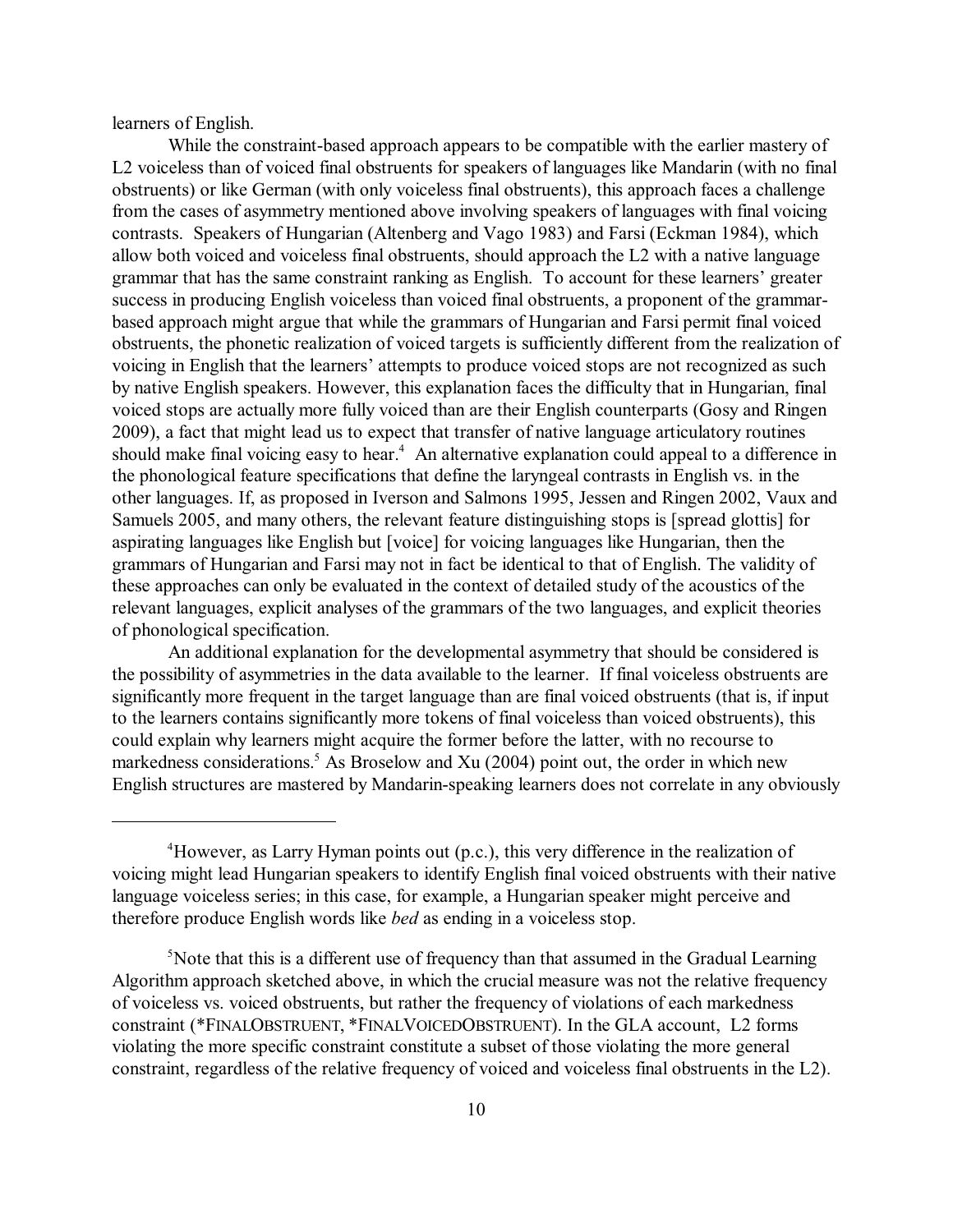way with the frequency of different English coda types as outlined by Kessler and Treiman (1997), though systematic studies of frequency in learner input are lacking.

In summary, the L2 data provides convincing evidence for hierarchies of difficulty: for learners from a variety of native language backgrounds, L2 final voiced obstruents seem to be harder to successfully produce than either L2 nonfinal voiced or final voiceless obstruents. We now examine the nature of L2 learners' unsuccessful productions of final voiced obstruents.

### **4. L2 repair of final voiced obstruents: Too many solutions?**

Steriade (2001/2008) identifies the 'too many solutions' problem in Optimality Theory: the theory predicts that languages will vary in their strategies for realizing underlying structures that are banned on the surface, but all or most languages seem to converge on a single repair for particular prohibited structures. This problem arises from the assumptions that the choice of repair in a language is a function of the ranking of faithfulness constraints defining preferred input-output correspondence relationships, along with the assumption that constraints are freely rankable across languages. We do indeed find cross-linguistic differences in the repair of many structures: for example, structures containing vowel hiatus are variously realized by deletion of a vowel, coalescence of the two vowels into a single vowel or a diphthong, gliding of a vowel, or insertion of a consonant between the vowels. Yet, although speakers have in principle a number of options for repairing structures containing final voiced obstruents (deletion of the obstruent; epenthesis of a vowel following the obstruent, sonorization of the obstruent), Steriade argues that the only productive repair found across languages is final devoicing.

Steriade proposes to solve this problem by assuming that faithfulness constraints are not necessarily freely rankable; she argues that the ranking of some constraints is set by the P-Map, which defines the perceptual distance between different structures (Steriade 2001/2008). Rankings that produce the maximal perceptual similarity between input and output structures are favored by the P-Map. Her claim is that devoicing is the chosen repair for final voiced obstruents because devoicing produces an output that is perceptually more similar to the input–for example, input /Vb/ is more similar to output [Vp] than it is to [VbV], [V], or [Vm]. The universal ranking of faithfulness constraints penalizes other changes more harshly than a change in voicing:

(5) Ranking of faithfulness constraints favoring devoicing  $MAX(C)$ ,  $Dep(V) \gg IDENT(VOICE)$ 

Since Steriade's claim is based in typology, we would expect the preference for devoicing over other repairs to be instantiated in second language phonology as well as in first languages. However, before considering whether the preference for final devoicing holds for L2 phonological data, we note that the typological facts are not entirely straightforward, since language using strategies other than final devoicing are attested. One example is adduced by Kiparsky (2008), who points out, citing Cahill 1999, the use of vowel epenthesis is used to prevent the creation of a voiced obstruent in coda position in Konni (northern Ghana). This language has a productive voicing assimilation process whereby an obstruent assimilates in voicing to a following obstruent. However, where voicing assimilation would give rise to a voiced coda obstruent, assimilation is blocked by the insertion of a vowel between the obstruents: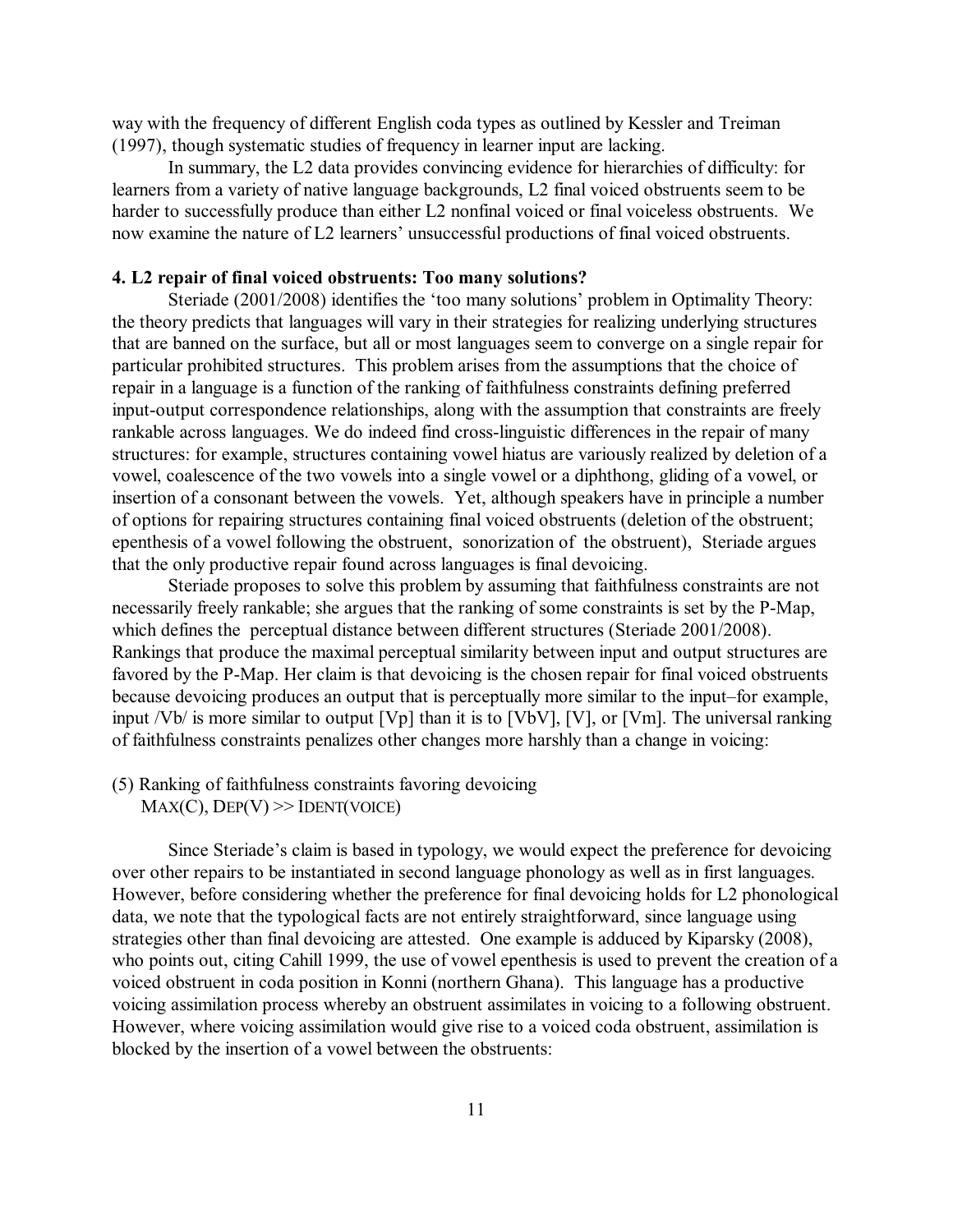(6) Konni (Kiparsky 2008, citing Cahill 1999) a. /tig-ka/ *tikka* 'the village' b. /biis-bu/ *biisibu* 'the breast' (\**biiz-bu*)

These facts do not directly contradict Steriade's claim that final devoicing is the universally preferred strategy for transforming final voiced obstruents to some other structure, since in Konni, vowel insertion functions not to remove an underlying voiced obstruent, but rather to block the creation of a new voiced obstruent in coda position. However, if perceptual similarity is the major motivation for choice of repair, Steriade must argue that in this case, the output *biisibu* is more similar to input /biisbu/ than would be the output \**biizbu*.

A stronger challenge to the universality of final devoicing is posed by the facts of Noon, a Cangin language of Senegal. Merrill (2015) provides evidence that Noon systematically nasalizes voiced stops that are brought into coda position by morpheme concatenation:

(7) Northern Noon (Merrill 2015)

| bare verb      | perfect $-in$ |                |
|----------------|---------------|----------------|
| a. nasal-final |               |                |
| tam            | tam-in        | 'be hot'       |
| an             | an-in         | 'drink'        |
| dan            | $dan-in$      | 'be viscous'   |
| b. stop-final  |               |                |
| tam            | tab-in        | 'be forbidden' |
| man            | mad-in        | 'resemble'     |
| dan            | dag-in        | 'be taut'      |
|                |               |                |

Merrill argues that the nasalization process arose from two earlier processes: at an earlier stage, all voiced stops were prenasalized; subsequently, prenasalized stops became plain stops in onset position but became nasals in coda. Although the nasalization pattern arose through separate sound changes, it seems to have become established in the synchronic grammar by learners who have not been exposed to the separate stages that gave rise to this pattern. This disqualifies the preference for final devoicing for the status of true phonological universal, according to Kiparsky's criteria (reviewed in section 1), which include the claim that learners will never construct grammars that violate a true universal.

Nonetheless, it is clear that the overwhelming majority of languages do choose final devoicing as the preferred option. A weaker version of Steriade's claim would be to ascribe the preference for final devoicing to a default, initial-state ranking which holds in the absence of evidence to the contrary, but which could be adjusted when learners are exposed to evidence contradicting this ranking. On this view, the responsibility to explain the rarity of repairs other than final devoicing would rest with channel bias effects, rather than on the formal grammar.

However, attempts to investigate channel bias effects in repair of final voiced obstruents are not entirely consistent with the perceptual similarity hypothesis. Kawahara and Garvey (2010), in an online experiment, elicited direct judgments of perceptual similarity by asking participants to compare forms with final voiced obstruents (e.g., *ab)* with possible correponding forms (e.g.,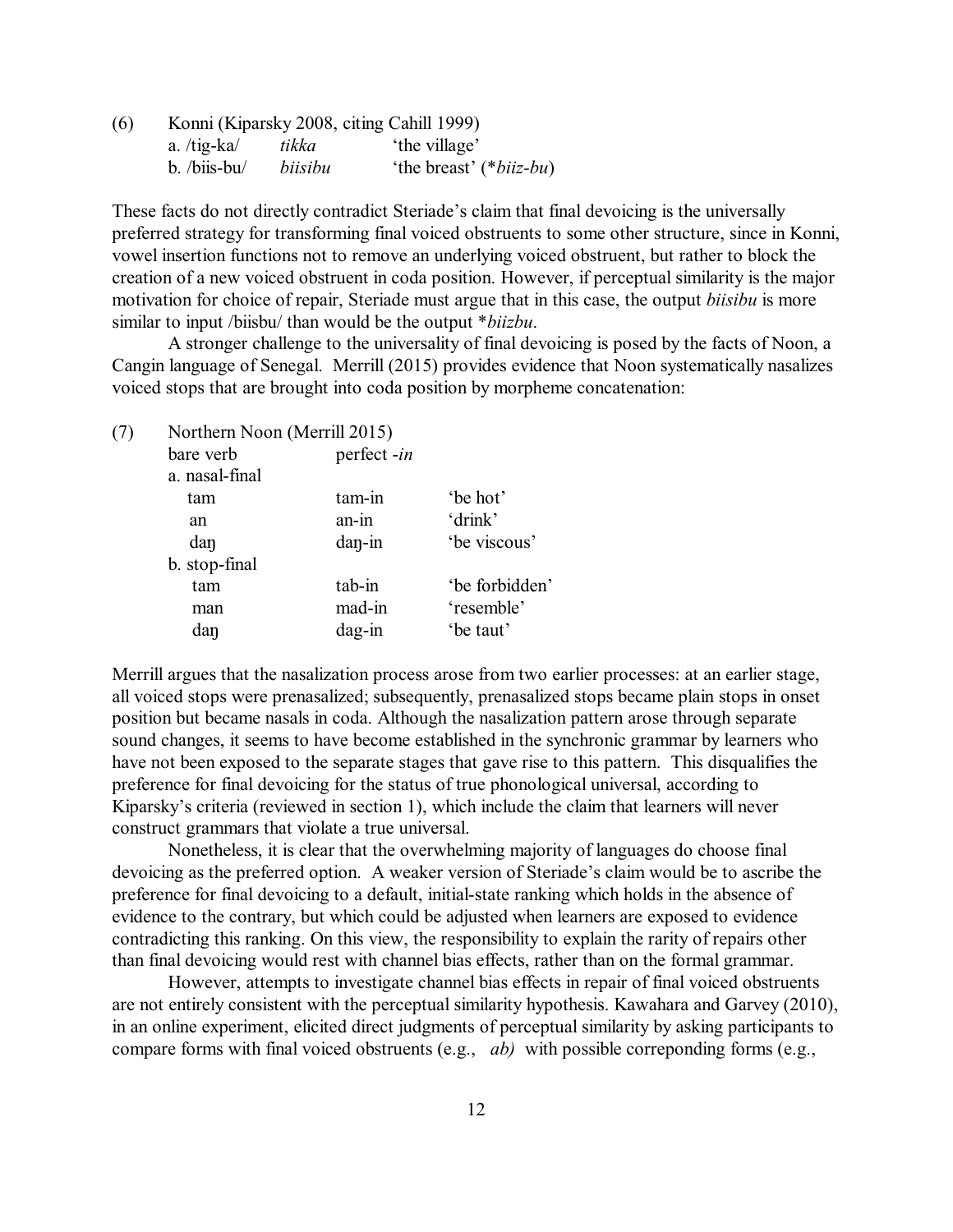*am*, *a*, *aba*, *ap)* and to rate the similarity of each pair. In trials that involved orthographic presentation of forms, the devoicing option was chosen as most similar to the final-obstruent form, consistent with Steriade's claim. But when forms were presented auditorily, the form with final epenthetic schwa was judged most similar to the final-obstruent form. Kawahara and Garvey note that the final obstruents in the auditory stimuli were released, and although the release was spliced off, sufficient information may have remained to bias listeners toward the vowel insertion form. These facts suggest that determining the closest perceptual match may rely on a complex combination of subtle phonetic details.

With these facts in mind, we now turn to the question of whether learners' nontarget-like productions provide evidence for devoicing as the preferred (if not necessarily universal) repair. We consider the relative proportions of different repairs (consonant deletion, vowel insertion, and final devoicing) in various studies, and the effect of choice of repair on several factors: learner proficiency, task, and grammatical context; the existence of an active devoicing process in the native language; word size and stress; and manner and place of articulation.

# **4.1. Learner proficiency, task effects, and grammatical context**

While the second language literature contains numerous reports of devoicing of final obstruents, it also contains many examples of vowel insertion and consonant deletion. This is not in itself a counterexample to Steriade's claim that final devoicing is the preferred option, since devoicing is only a possibility if the learner can produce some sort of obstruent in final position. A more serious problem for Steriade would be cases in which final voiced obstruents were systematically nasalized by learners, while voiceless obstruents were produced faithfully. I am not aware of such patterns in the second language literature.

The interesting question from the standpoint of Steriade's proposal is whether it is the case that once speakers begin to acquire final obstruents, devoicing becomes the norm. Devoicing is indeed a common phenomenon, though we find a good deal of variation in devoicing rates across different studies, even for speakers of the same native language; for example, Wang's (1995) Mandarin speaker participants, who had been in the U.S. less than one year, had a devoicing rate of 9%, while Flege and Davidian's (1984) Mandarin participants, with five or more years in the US, show a devoicing rate of 29.5%. The lower devoicing found among the less advanced learners correlated with higher rates of consonant deletion and vowel epenthesis, consistent with the course of development suggested by Abrahamsson (2003) for speakers of native languages without final obstruents : consonant deletion > vowel epenthesis > feature change (devoicing) > target value.

Choice of repair is also clearly affected by the experimental task. For example, Edge (1991) found that in a word list reading task, Japanese speakers produced 30% of the word-final voiced obstruents with an epenthetic vowel, but that the rate of epenthesis dropped to less than 5% in tasks involving connected speech. It is not surprising that reading tasks, in particular, might favor epenthesis.

Another factor that may affect both accuracy and choice of repair is the grammatical status of the final consonant. Hansen (2004) found much higher accuracy for past tense /d/ (43%) than for stem-final /d/ (11%), although for some reason, similar effects did not obtain for plural vs. stem-final /z/.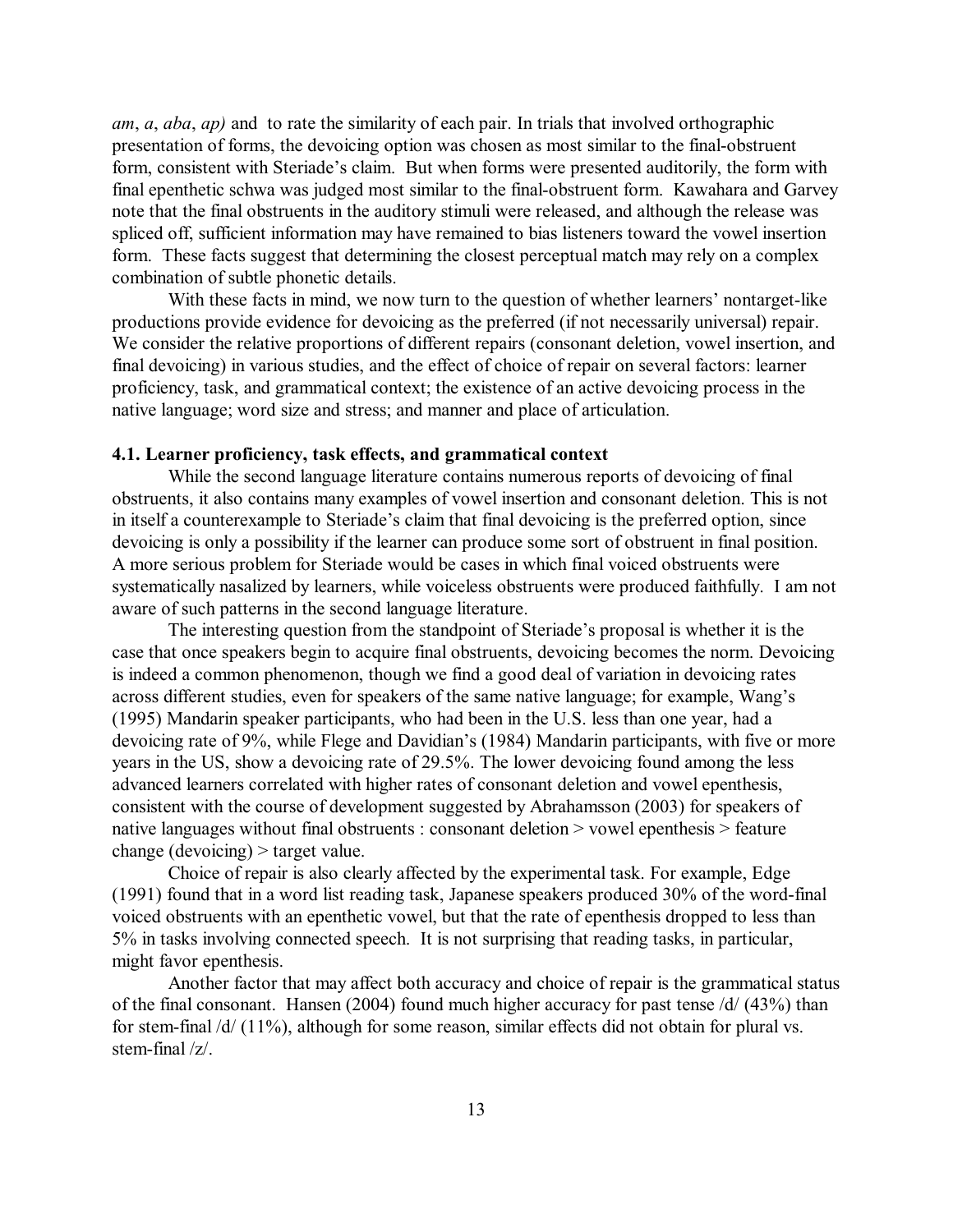#### **4.2. Native language devoicing**

Speakers whose native language has an active devoicing process can be expected to transfer this process to a second language, and indeed, many do; Cebrian (2000) reports 97.8% devoicing in prepausal forms by Catalan speakers; Flege and Davidian (1984) report a devoicing rate of 48.3% for Polish speakers; and Hammarberg (1990) reports that almost all the errors of the Swedish-learning German speakers involved devoicing. However, speakers of a language with alternations that support a productive devoicing process do necessarily devoice L2 forms more often than speakers whose language lacks such a process–or even than learners with no native language final obstruents. Comparison across studies is problematic, given differences in methodology, proficiency of subjects, etc., but Flege and Davidian's study involved native speakers of three typologically distinct languages: Mandarin (no final obstruents), Polish (active final devoicing), and Mexican Spanish (final obstruents limited in occurrence; voiced stops spirantize following continuants). The devoicing rates of the three groups (29.5%, 48.3%, and 43%) were not significantly different, though there was a high degree of within-group variation. The three native language groups in Flege and Davidian's study were chosen to investigate the extent to which native language processes affected the production of the second language; thus, the comparison of Spanish speakers, with an active spirantization process, and Polish speakers, with an active devoicing process, is instructive. While the likelihood of L2 devoicing was not significantly higher for Polish speakers than for the other two groups, the rate of final stop spirantization was much higher for the Spanish speakers (19.3%) than for either Polish (1.2%) or Chinese (0.8%) speakers. Thus, while the likelihood of L2 spirantization correlated with the existence of a native language spirantization process, L2 devoicing appeared even when unsupported by the native language.

# **4.3. Word size and stress**

For speakers of a language which (like Mandarin) disallows obstruent codas, deletion of a final obstruent and insertion of a vowel are equally valid strategies for creating possible native language syllable types. Several studies have presented evidence that the English of Mandarinspeaking learners shows evidence of a correlation between repair strategy and output word size, with a preference for disyllabic words as the determining factor (Heyer 1986, Weinberger 1987,Wang 1995, Steele 2002). For example, Wang (1995) found that the size of the source word had a significant effect on the learners' choice of repair of pseudoword forms, with a preference for vowel insertion in monosyllables but deletion in disyllables:

| input size   | C deletion | V insertion | C devoicing | Target-like |
|--------------|------------|-------------|-------------|-------------|
| monosyllable | 8%         | 72%         | 10%         | 10%         |
| disyllable   | 63%        | 18%         | 8%          | $11\%$      |

|  | (8) Mandarin speakers' repair by word size (Wang 1995) |  |  |  |
|--|--------------------------------------------------------|--|--|--|
|  |                                                        |  |  |  |

Wang also investigated the effect of word stress on the choice of deletion vs. insertion. Her disyllabic forms were equally divided between those with initial stress and those with final stress. Epenthesis was more likely in the final-stress disyllables than in the initial-stress disyllables,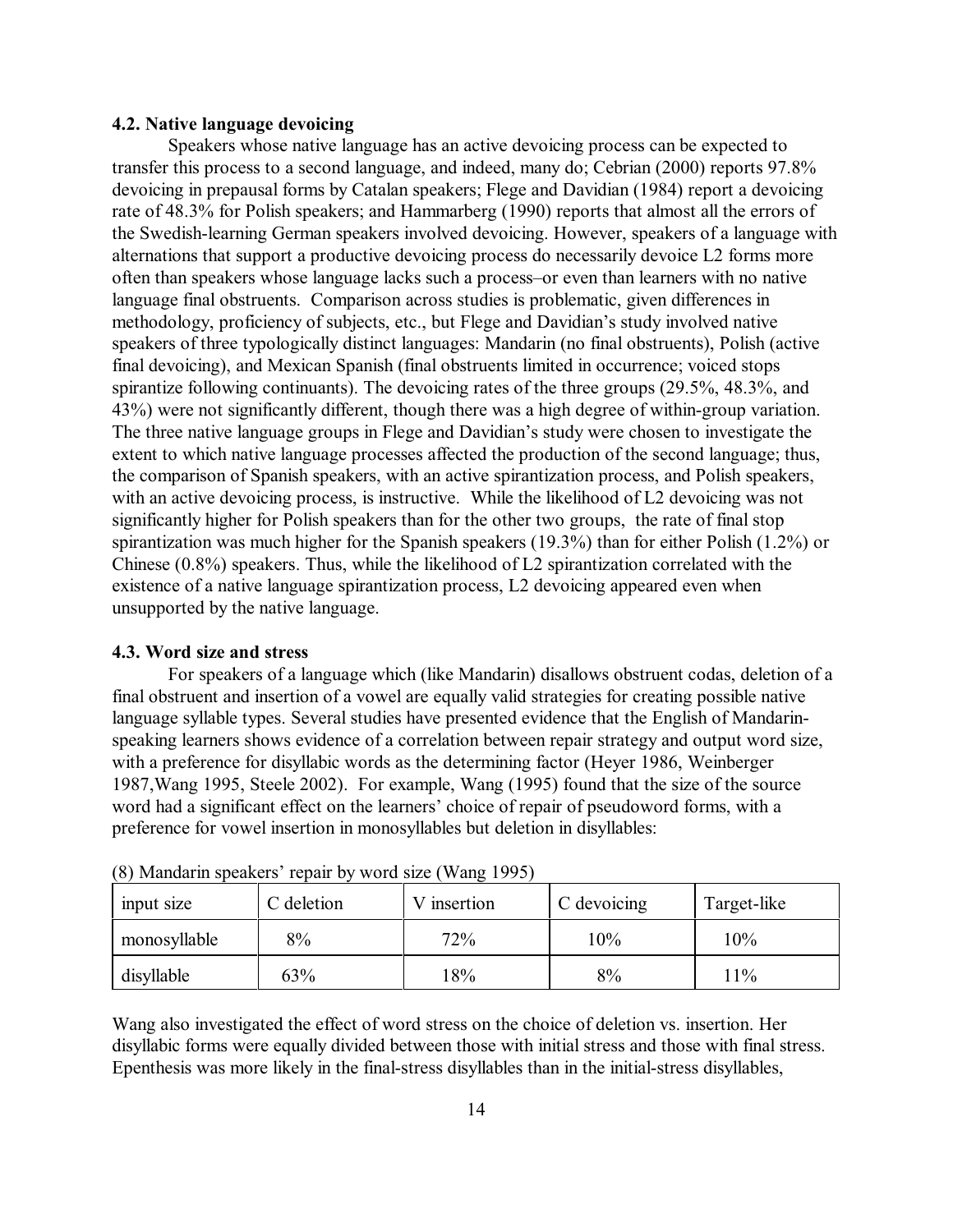suggesting that in the absence of word size effects, stress did have an effect. However, in a comparison of monosyllables with final-stress disyllables, the overall rate of epenthesis was still significantly higher for monosyllables than for final-stress disyllables.

Additional evidence of word size effects comes from Cardoso's (2007) study of six speakers of Brazilian Portuguese, a language in which the only possible coda obstruent is /s/. The speakers in this study either produced coda stops correctly, or inserted a vowel following the coda stop (which he argues is a productive native language strategy for syllabifying stops (though he notes that devoicing has been reported in other studies of Brazilian Portuguese-English interlanguage). Cardoso's study included learners at three levels, and while the lowest level speakers produced almost no codas successfully (i.e., inserted a following vowel), the intermediate and advanced learners were far more likely to produce coda stops in polysyllabic words (37% and 59%, respectively), than in monosyllables (16% correct production for intermediate and 31% correct production for advanced learners). As Cardoso notes, Brazilian Portuguese contains a number of highly frequent monosyllables, as does English, though in English, monosyllabic content words must arguably be bimoraic. He argues that "the language learner opts for minimal word disyllabicity, a structure that is enforced neither in BP nor in English, over bimoraicity, which represents the target-like structure" (Cardoso 2007: 227).

Thus, while devoicing is extremely common in second language phonology, it is not necessarily the favored strategy, even for learners who have the ability to produce obstruents in final position. These facts are consistent with the view that the choice of final devoicing over other repairs represents at most a strong preference rather than an absolute universal, and one that may interact with other universal preferences. In fact, the word size effects are reconcilable with Steriade's claim that the universal preference for final devoicing represents a default ranking of faithfulness constraints, given the architecture of Optimality Theory grammars. So long as the faithfulness constraints are outranked by markedness constraints demanding a disyllabic word minimum, vowel insertion will be chosen over deletion or devoicing for final obstruents in monosyllables, even when the ranking of faithfulness constraints defines devoicing as the generally preferred option. This is illustrated in the tableau below (where D indicates any voiced obstruent):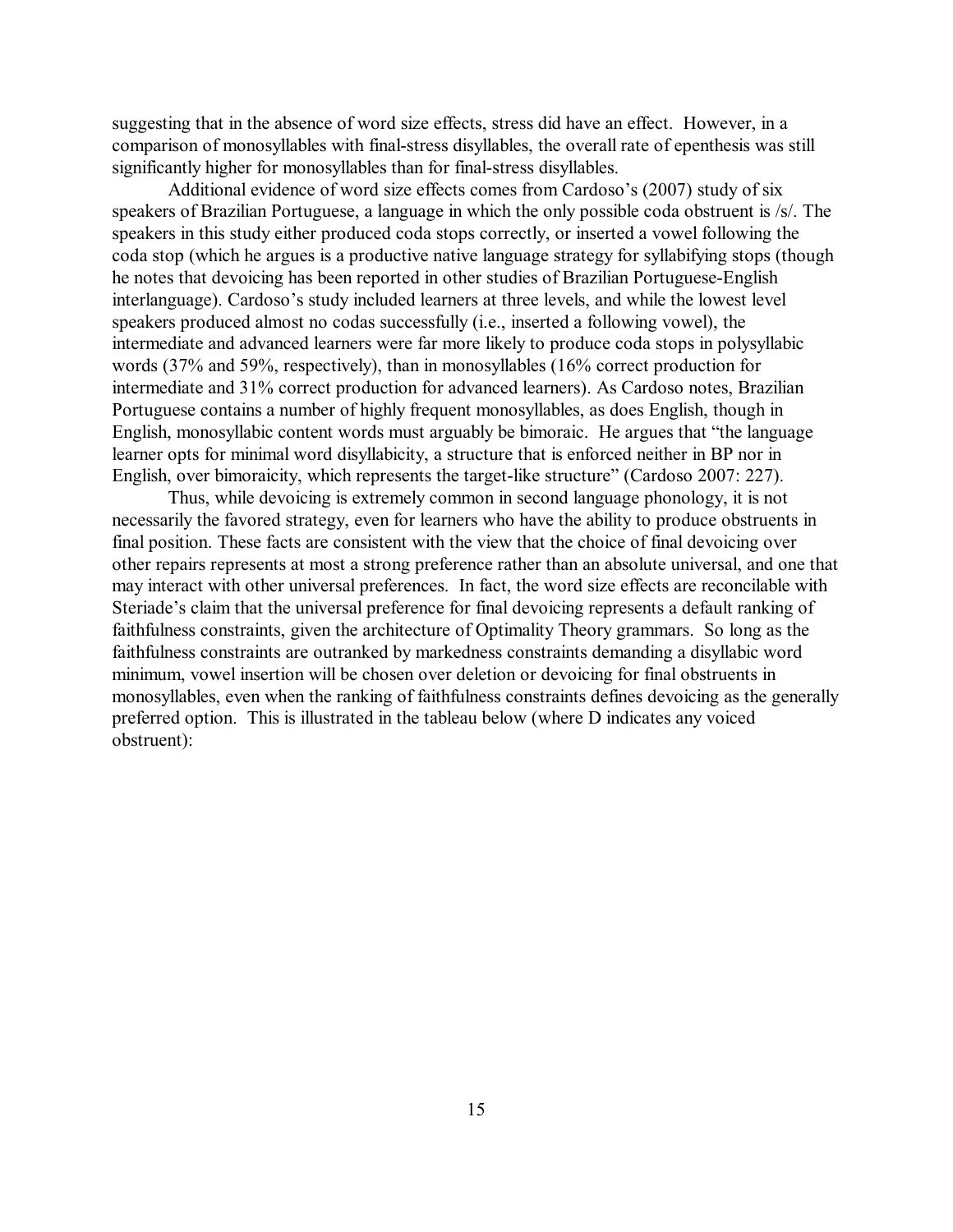(9) Word size effect ranking

| /CVCVD/               | MINWORD | <b>FINALVOICEDOBSTRUENT</b> | $\vert$ DEP(V) | <b>IDENT</b> (VOICE) |
|-----------------------|---------|-----------------------------|----------------|----------------------|
| a. CVCVD              |         | ∗∣                          |                |                      |
| াজ <b>b</b> . CVCVT   |         |                             |                | ∗                    |
| c. CVCVD <sub>v</sub> |         |                             | $*1$           |                      |

| /CVD/    |      | MINWORD   *FINALVOICEDOBSTRUENT   DEP(V) |   | <b>IDENT</b> (VOICE) |
|----------|------|------------------------------------------|---|----------------------|
| a. CVD   |      | *1                                       |   |                      |
| b. CVT   | $*1$ |                                          |   | *                    |
| $E$ CVDv |      |                                          | ∗ |                      |

In this ranking (essentially that proposed in Broselow et al. 1998 to describe the Mandarin learners' patterns) the constraint banning vowel insertion, DEP(V) outranks IDENT(VOICE), the constraint forbidding devoicing, consistent with Steriade's proposed ranking. However, the higher-ranked MINWORD (words must be at least disyllabic) will rule out the devoicing option for monosyllables.

Thus, a grammar that adheres to Steriade's proposed ranking of faithfulness constraints need not necessarily entail that devoicing will be the only choice in every context. This brings us back to the typological question: if this is a possible grammar, then we should expect to find native languages in which the L2 pattern of insertion in monosyllables and devoicing in polysyllables has become grammaticalized. One language in which devoicing is related to word size is Turkish, where Becker et al. (2011) demonstrate that monosyllables are more likely than longer words to preserve voiced obstruents in final position (e.g., [ad] 'name'). However, the resistance to devoicing in these forms does not change word size; Becker et al. attribute the preservation of voice to a cross-linguistic tendency toward greater faithfulness to word-initial syllables. At this point it appears that the tendency toward epenthesis in monosyllables and devoicing in polysyllables seen in the English of native speakers of Mandarin and Brazilian Portuguese does not appear to have been grammaticalized in any language--though it is possible that such a pattern, if it did arise, might be unstable, since the next generation of learners might be led to reanalyze the originally monosyllabic forms as underlying disyllabic.

## **4.4. Manner effects**

Final devoicing typically affects both stops and fricatives, despite differences in the realization of voicing in these two classes. Thus, it is interesting to see whether voiced stops and fricatives pattern similarly in second language phonology.

An asymmetry between stops and fricatives emerges in Simon's (2009, 2010) investigation of Dutch speakers' productions: though all obstruents are devoiced in final position in Dutch, the Dutch speakers in her study produced English final voiced stops significantly more successfully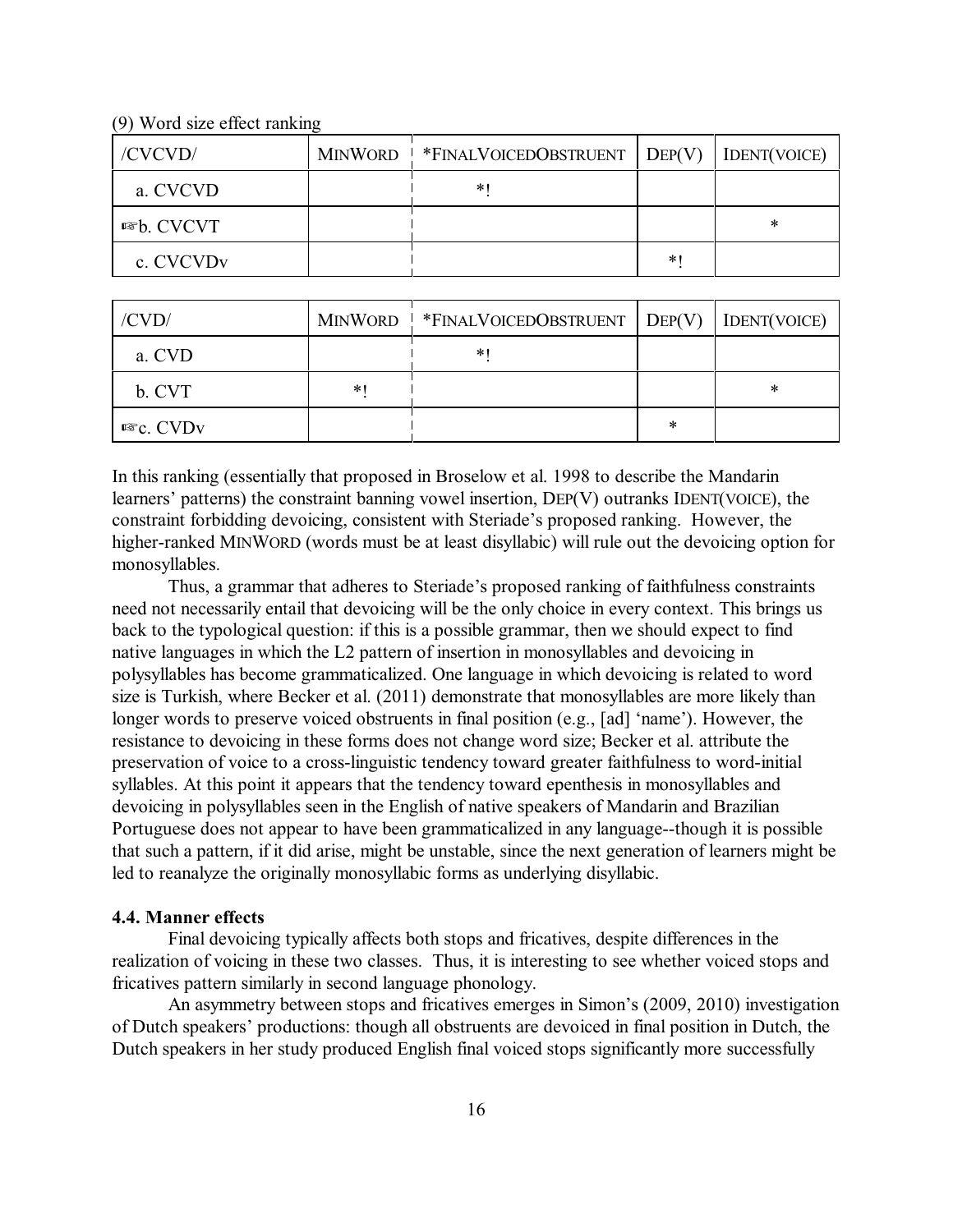than final voiced fricatives (the respective rates of devoicing were 76% for fricatives vs. 49% for stops). As Simon points out, this pattern is consistent with the cross-linguistically greater rarity of voiced fricatives than voiced stops, which can be explained by the fact that the glottal opening required for frication is antithetical to the cross-glottal pressure differential required to sustain voicing (Ohala 1983). Voiced stops and fricatives differ in terms of perceptibility as well; Myers (2012) found a tendency for English speakers to identify utterance-final voiced fricatives as voiceless, while a similar tendency was not found for utterance-final voiced stops.

A pattern that appears to be the reverse of the Dutch pattern is attested in Hansen's (2004) study of two Vietnamese speakers' productions. Hansen includes all voicing errors in the category of feature change errors, but her discussion makes it clear that the normal feature change for stops was devoicing. While 49% of final voiced stops underwent feature change, only 4% of final fricatives did (the opposite of the Dutch pattern, in which fricatives were more likely to be devoiced):

|                      |                                   | Target-like | Deletion        | Epenthesis | <b>Feature Change</b> |
|----------------------|-----------------------------------|-------------|-----------------|------------|-----------------------|
| voiceless stops      | ${\rm \langle p/}$<br>$/t$ , $k/$ | 88%<br>52%  | $\theta$<br>29% | 12%<br>15% | $\theta$<br>$2\%$     |
| voiceless fricatives | /f, s/                            | 59%         | 23%             | 12%        | 6%                    |
| voiced stops         | /b,d,g/                           | 19%         | 24%             | 3%         | 49%                   |
| voiced fricatives    | /v, z/                            | 19%         | 47%             | 25%        | 4%                    |

(10) Vietnamese speakers' choice of repair (Hansen 2004)

A closer look at the choice of repair for stops and fricatives is intriguing. The rate of target-like productions was the same for voiced stops and voiced fricatives; the major difference lies in the higher rates of deletion and epenthesis for voiced fricatives (72% combined) vs. voiced stops (27% combined). This may be a native language effect: Vietnamese has no final fricatives, but does have final stops (albeit only voiceless ones). Thus, the higher rate of devoicing for stops than fricatives may simply reflect the fact that devoicing is not an option for final fricatives, since these speakers cannot yet successfully produce fricatives in final position. However, it is puzzling that for voiceless stops and fricatives, the rates of target-like productions were comparable (leaving out the surprisingly high rates for  $/p$ ). Thus, while the Vietnamese data provide clear support for a difficulty hierarchy involving voiceless vs. voiced final fricatives, their significance with respect to the relationship between manner and the likelihood of devoicing is less clear.

If we take the Dutch pattern – greater likelihood of devoicing of final fricatives than final stops– as representative of phonetically-grounded factors disfavoring voiced fricatives, it seems likely that we should find languages in which the pattern of devoicing final fricatives but not final stops has become phonologized. Myers (2012) addresses this question in the context of his proposal that word-final and syllable-final devoicing processes arise historically from the generalization of utterance-final devoicing: "One might expect from this that utterance-final fricative devoicing should be the most common version of the pattern of final devoicing...But it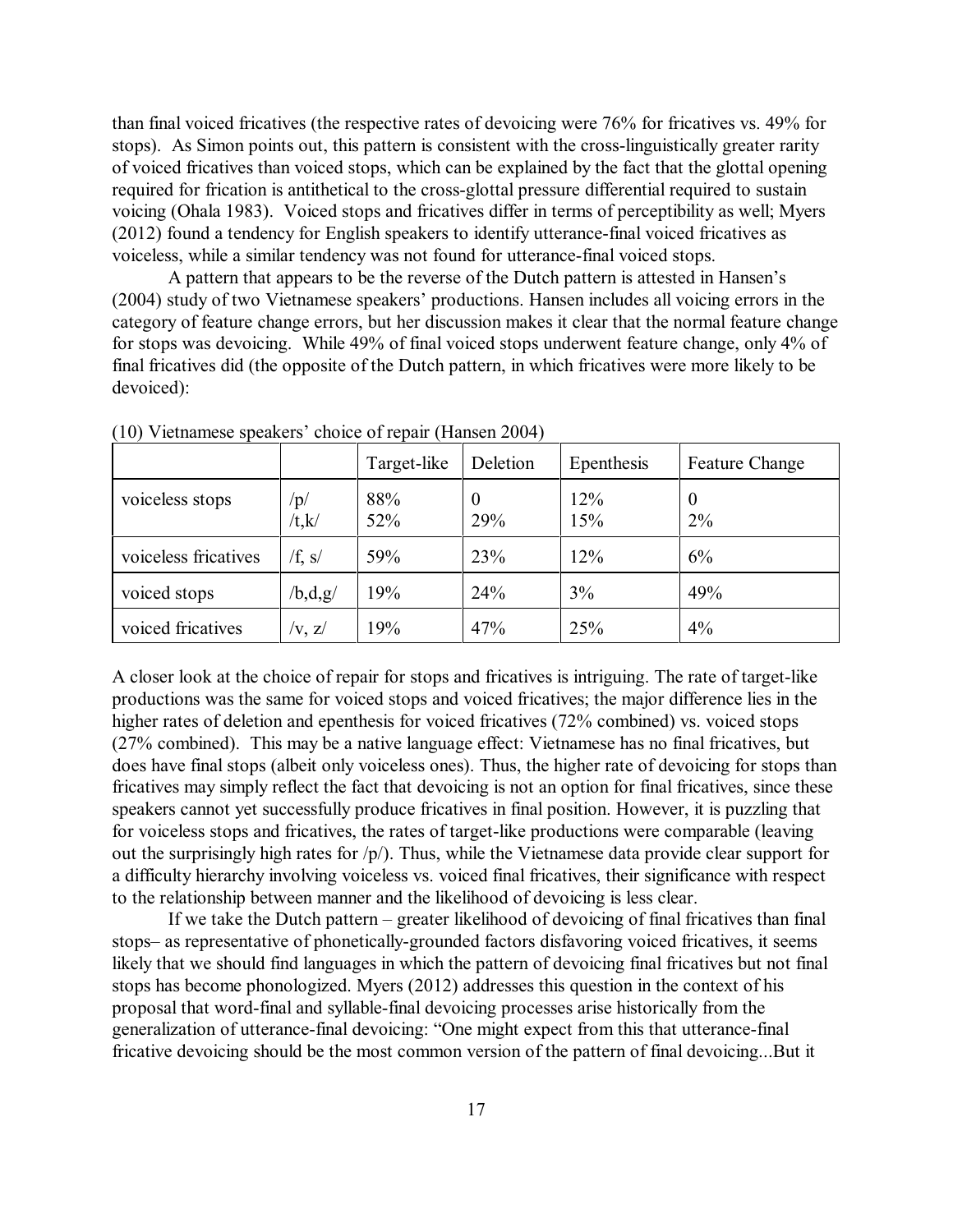certainly does not seem as if such cases are more common than...devoicing of all obstruents including stops" (Myers 2012: 173). Myers cites only one language, Gothic, where final devoicing is limited to fricatives. Thus, while the Dutch speakers' L2 patterns are congruent with aerodynamic and perceptual factors that appear to make a final voicing contrast in stops more natural than one in fricatives, it does not seem to be the case that this asymmetry has become widely grammaticalized. If such an asymmetry emerges frequently in second language phonology but never as a pattern in a first language, it might provide an argument for an analytic bias against a grammar that allows devoicing for one set of obstruents but not another, although at this point the evidence from second language production is too limited to support this claim. A related question is whether the same or different feature specifications govern laryngeal contrasts for stops and fricatives, and whether stop devoicing and fricative devoicing should be treated as different processes in grammars (see Vaux 1998 for the proposal that the unmarked opposition for voiceless and voiced fricatives is [+spread glottis] vs. [-spread glottis], and van Oostendorp 2007 for the proposal that for at least some Dutch dialects, the fricative contrast is better explained in terms of length rather than laryngeal features).

# **4.5. Place of articulation**

Another factor related to voicing is place of articulation: because voicing requires that supraglottal pressure be lower than air pressure below the glottis, a smaller oral cavity makes voicing more difficult to sustain. Thus, velar stops tend to be less fully voiced than stops made farther front (Ohala 1983, Maddieson 1984). Despite the connection between constriction location and difficulty of sustaining voicing, there seem to be no languages that, say, devoice final velar stops but maintain voicing contrasts for coronals and labials. Nor are there clear examples of such patterns in L2 phonology, although there is evidence for differences in degree of voicing across place of articulation. Yavas (2009) studied the production of final English bilabial, coronal, and velar stops by native speakers of Mandarin, Japanese, and Portuguese, and found that although the amount of closure voicing did not differ significantly by place of articulation, there was an interaction between the place of the stop and the height of the preceding vowel: velars were significantly less voiced, but only when they followed high vowels:

|                  | bilabial | alveolar | velar |
|------------------|----------|----------|-------|
| after high vowel | 28.2%    | 24.2%    | 18%   |
| after low yowel  | $30.1\%$ | 28.9%    | 27%   |

Native speakers also showed less voicing in the high vowel-velar case than in other cases, but their percentage of voicing was, for each vowel-consonant combination, significantly higher than that of native speakers (e.g., 65.5% voicing during a velar closure following a high vowel).

While it makes sense that the smaller oral cavity associated with velars and the narrower constriction of high vowels should have an additive effect on voicing, this does not appear to be a phonologized pattern in languages; Moreton (2008) argues that few languages show systematic interactions of vowel height and voicing, and those interactions that are attested take the form of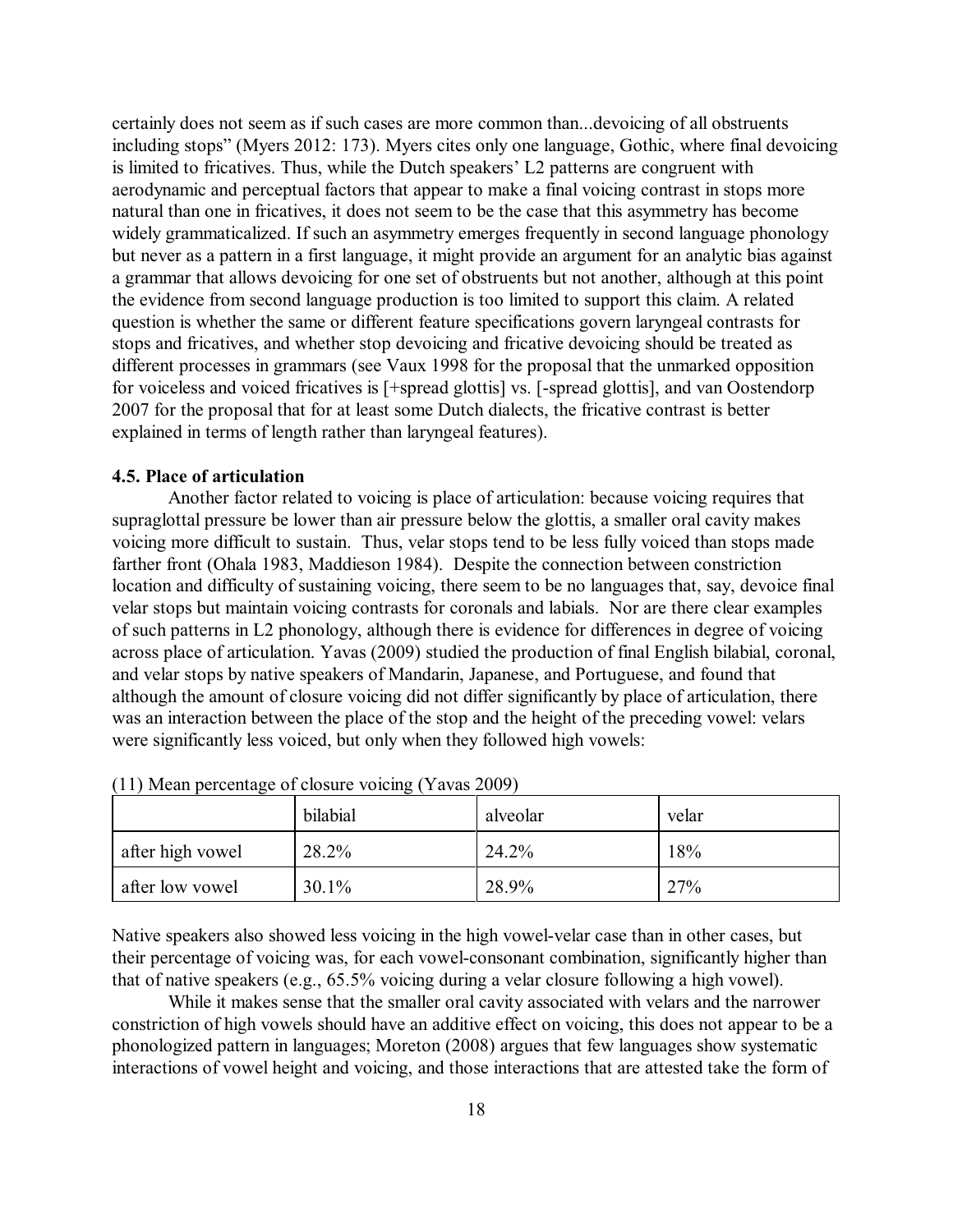the raising of vowel height before voiced consonants and the lowering of vowel height before voiceless consonants (though see Yu 2011 for a different interpretation of Moreton's data). Thus, place and vowel height effects, though they appear in the phonetic detail of both native and non-native speakers, appear not to have been grammaticalized in either first language or interlanguage phonology. Again, this is an area where research is relatively sparse.

# **5. Conclusion**

We set out to determine first, whether the facts of second language phonology are compatible with typological generalizations, and second, whether the second language facts can shed light on the source of typological generalizations.

We found numerous cases supporting a difficulty hierarchy for final voiceless vs. voiced stops in second language phonology, and this difficulty hierarchy aligns with the typological generalizations on preferred segment type. Across a range of native languages, including those with no final obstruents, those with only voiceless final obstruents, and those with a final laryngeal contrast, speakers successfully produced L2 final voiceless obstruents before final voiced obstruents. In no case was there evidence of speakers acquiring the more marked structure (final voiced obstruents) before the less marked structure (final voiceless obstruents). Whether these facts reflect articulatory and perceptual factors or the effects of formal grammatical constraints is difficult to resolve--since the structural constraints of Optimality Theory are generally grounded in articulatory and perceptual considerations, there is considerable overlap between the approaches. However, we note that locating the difficulty of final voiced obstruents in articulatory and perceptual difficulty alone predicts that the likelihood of a difficulty hierarchy emerging in L2 acquisition should be a function of the phonetic robustness of the contrast in the target language; for example, languages in which final stops are uniformly released should provide the learner with more cues to the voicing contrast than languages without such release. Systematic study of the productions of both native and second language speakers across a range of languages is necessary to address this question.

We also found that final devoicing was quite common in second language phonology, although it was by no means the only strategy used. Since speakers must be able to produce obstruents in final position before they can devoice them, the fact that vowel insertion and consonant deletion were also common repairs of L2 forms does not in itself invalidate Steriade's (2001/2008) claim that final devoicing is the only solution to the final obstruent problem. We did, however, find evidence that some speakers exhibit a systematic relationship between choice of repair and preferred word size. It is intriguing that this pattern was found for speakers of two different languages, Mandarin and Brazilian Portuguese, but is not clearly attested in any native language system.

Effects of aerodynamic factors that contribute to the difficulty of sustaining appeared in some studies, at the level of relatively fine phonetic detail: Dutch speakers' final fricatives were less voiced than stops (Simon 2010), and Mandarin, Japanese, and Portuguese speakers' velars were less voiced than alveolars and bilabials, though only after high vowels (Yavas 2009). On the channel bias account, we might expect these differences to give rise to systems in which the phonetic asymmetries become phonologized. Yet such systems seem either rare or unattested; Myers (2012) cites only one language, Gothic, in which fricatives, but not stops, are regularly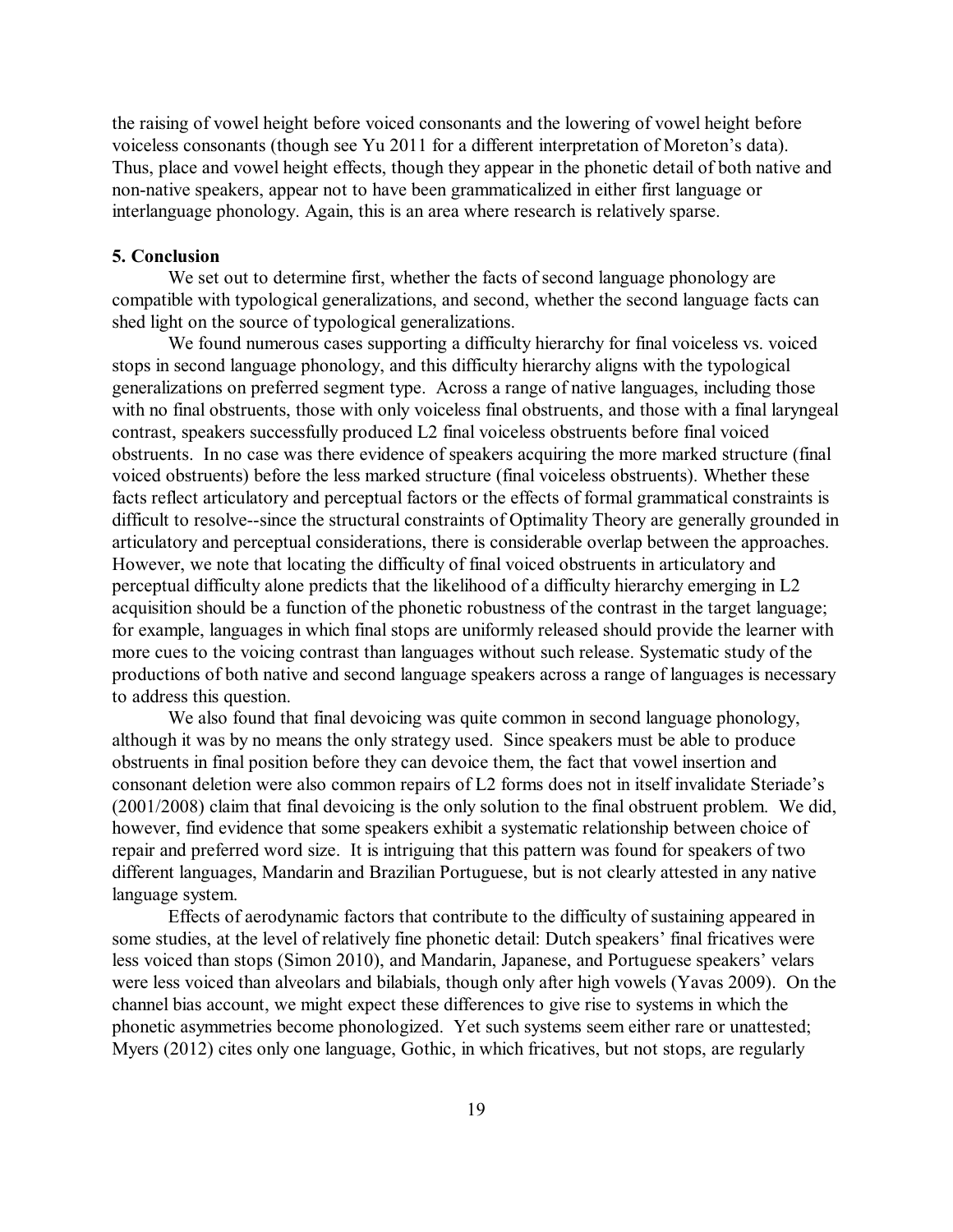devoiced.

A reasonable place to look for systems that have phonologized the effects found second language phonology is in regionalized varieties of English, where what generally began as a second language has now become standardized. A striking number of regional Englishes show evidence of at least some final devoicing. In a survey of English varieties of Africa, South Asia, and Southeast Asia, Mesthrie (2004) reports final devoicing in St. Helens English, Cape Flats English, Black South African English, Nigerian English, Ghanaian English, Cameroon English, Cameroon Pidgin, Singapore English, and Malaysian English. Final devoicing is also reported in Fiji English (Tent and Mugler 2004), Tok Pisin (Smith 2004), and Liberian Settler English (Singler 2004). The prevalence of final devoicing suggests that speakers did indeed converge on this repair as their systems stabilized. It is notable that none of these descriptions identify epenthesis or deletion as regular productive processes targeting single final voiced obstruents, and no systems are identified as showing different treatment of final stops and fricatives or systematic effects of place of articulation that are independent of the substrate language. Thus, at least some of the well-founded phonetic effects that emerge in L2 phonology do not seem to acquire the status of regular phonological processes.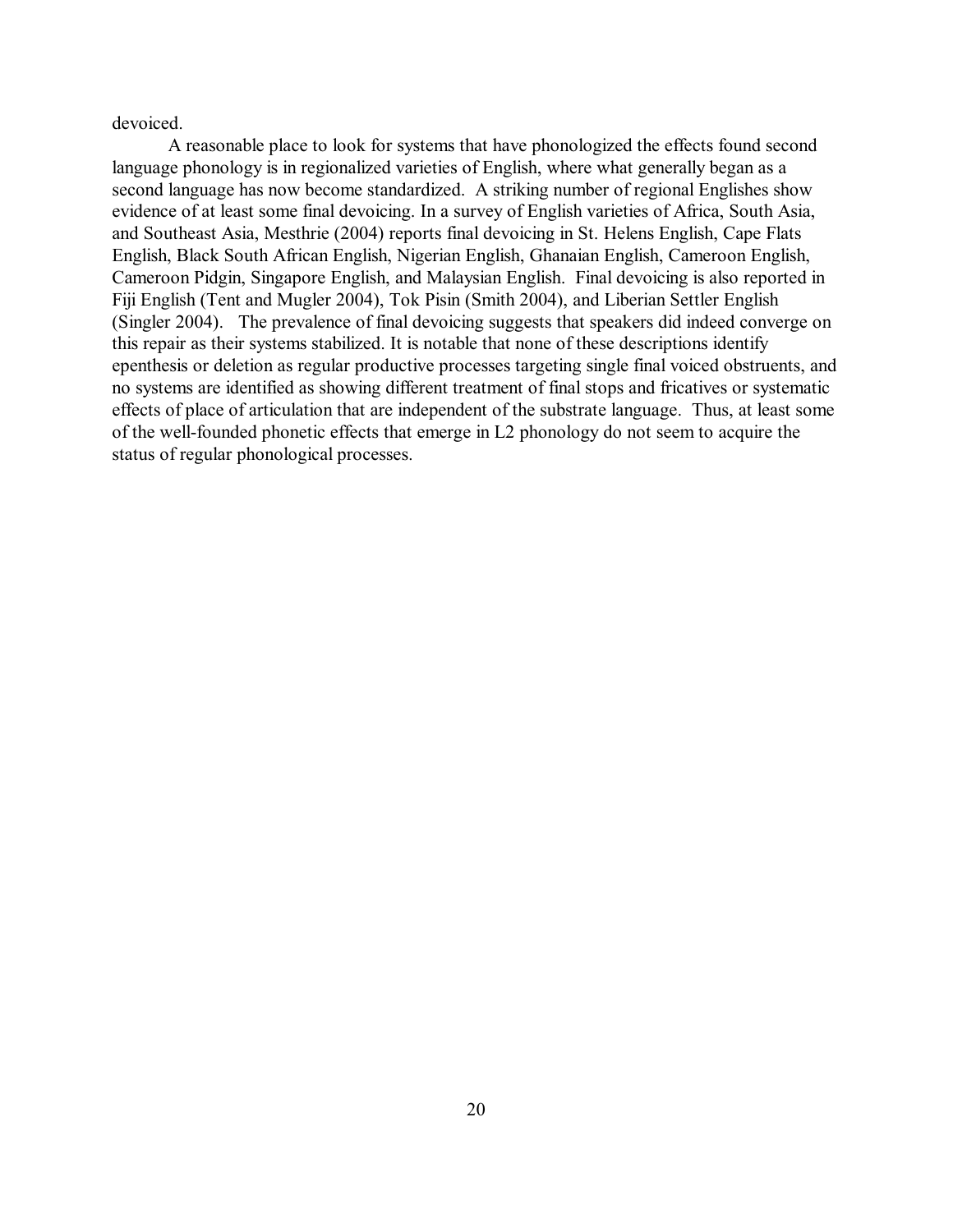# **References**

- Altenberg, E. and R. Vago. 1983. Theoretical implications of an error analysis of second language phonology production. *Language Learning* 33, 427-448.
- Becker, M., N. Ketrez, and A. Nevins. 2011. The surfeit of the stimulus: analytic biases filter lexical statistics in Turkish laryngeal alternations. *Language* 87, 84-125.
- Beckman, J., P. Helgason, B. McMurray, and C. Ringen. 2011. Rate effects on Swedish VOT: Evidence for phonological overspecification. *Journal of Phonetics* 39, 39-49.
- Blevins, J. 2004. *Evolutionary Phonology: The Emergence of Sound Patterns*. Cambridge: Cambridge University Press.
- Blevins, J. 2006. A theoretical synopsis of Evolutionary Phonology. *Theoretical Linguistics* 32, 117-166.
- Blevins, J. 2010. Phonetically-based sound patterns: Typological tendencies or. phonological universals? In C. Fougeron, B. Kühnert, M. D'Imperio, and N. Vallée (eds.), *Papers in Laboratory Phonology X: Variation, phonetic detail and phonological modeling*. Berlin: Mouton de Gruyter, 201-224.
- Broersma, M. 2005. Perception of familiar contrasts in unfamiliar positions. *Journal of the Acoustical Society of America* 117 (6), 3890-3901.
- Broselow, E. 2004. Unmarked structures and emergent rankings in second language phonology. *International Journal of Bilingualism* 8, 51-65.
- Broselow, E., S. Chen, and C. Wang. 1998. The emergence of the unmarked in second language phonology. *Studies in Second Language Acquisition*, 261-280.
- Broselow, E. and Y. Kang. 2013. Second language phonology and speech. In J. Herschensohn and M. Young-Scholten (eds.) *The Cambridge Handbook of Second Language Acquisition*, 529-554. Cambridge: Cambridge University Press.
- Broselow, E. and Z. Xu. 2004. Differential difficulty in the acquisition of second language phonology. *International Journal of English Studies* 4 (special issue: *Advances in Optimality Theory*), 135-163.
- Cardoso, W. 2007. The variable development of English word-final stops by Brazilian Portuguese speakers: a stochastic Optimality Theory account. *Language Variation and Change* 19, 219-248.
- Cebrian, J. 2000. Transferability and productivity of L1 rules in Catalan-English interlanguage. *Studies in Second Language Acquisition* 22, 1-26.
- Cichocki, W., A. B. House, A. M. Kinloch, and A. C. Lister. 1993. Cantonese speakers and the acquisition of French consonants. *Language Learning* 43, 43-68.
- Eckman, F. 1977. Markedness and the contrastive analysis hypothesis. *Language Learning* 27, 315-330.
- Eckman, F. 1981. On the naturalness of interlanguage phonological rules. *Language Learning* 31, 195-216.
- Eckman, F. 1984. Universals, typology, and interlanguage. In W. Rutherford (ed.) *Language universals and second language acquisition*. Amsterdam: John Benjamins, 79-105.
- Eckman, F. 2004. From phonemic differences to constraint rankings: Research on second language phonology. *Studies in Second Language Acquisition* 26, 513-549.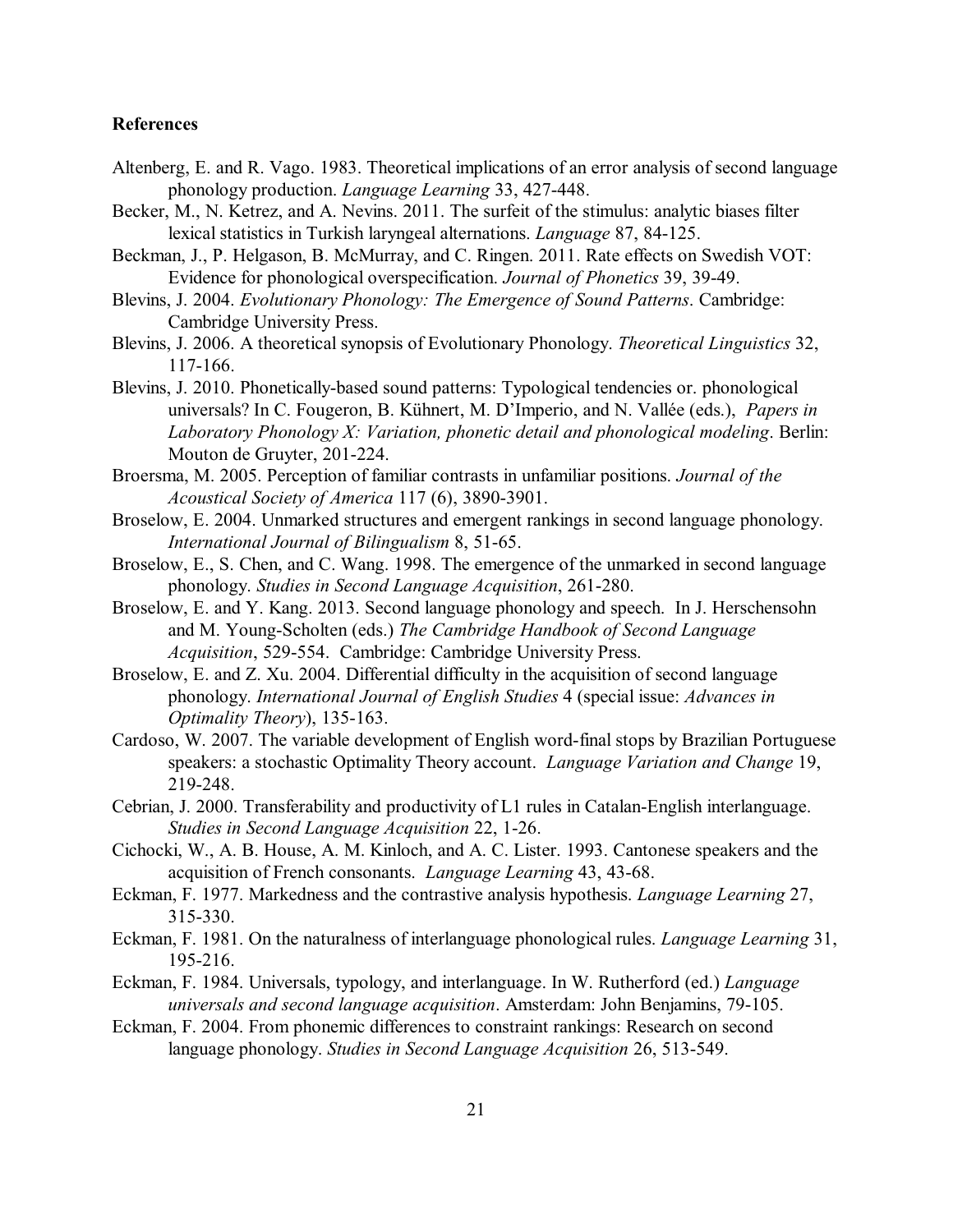- Edge, B. 1991. The production of word-final voiced obstruents in English by L1 speakers of Japanese and Cantonese. *Studies in Second Language Acquisition* 13, 377-393.
- Flege, J. E. and R. D. Davidian 1984. Transfer and developmental processes in adult foreign language speech production. *Applied Psycholinguistics* 5, 323-347.
- Flege, J. E., M. J. McCutcheon, and S. C. Smith. 1987. The development of skill in producing word-final English stops. *Journal of the Acoustical Society of America* 82, 433-447.
- Flege, J. and C. Wang. 1989. Native-language phonotactic constraints affect how well Chinese subjects perceive the word-final English /t/-/d/ contrast. *Journal of Phonetics* 17, 299- 315.
- Gordon, M. 2007. Typology in Optimality Theory. *Language and Linguistics Compass* 1/6, 750- 769.
- Gosy, M. and C. Ringen. 2009. Everything you always wanted to know about VOT in Hungarian. Talk presented at the International Conference on the Structure of Hungarian 9. Debrecen, Hungary.
- Greenberg, J., C. Ferguson, and E. Moravscik. 1978. *Universals of Human Language. Volume 2: Phonology*. Stanford, CA: Stanford University Press.
- Hammarberg, B. 1990. Conditions on transfer in phonology. In R. James and J. Leather (eds.) *New Sounds 90: Proceedings of the 1990 Symposium on the Acquisition of Second-Language Speech*. Dordrecht: Foris, 198-215.
- Hansen, J. G. 2004. Developmental sequences in the acquisition of English L2 syllable codas. *Studies in Second Language Acquisition* 26, 85-124.
- Helgason, P. and C. Ringen. 2008. Voicing and aspiration in Swedish stops. *Journal of Phonetics* 36, 607-628.
- Heyer, S. 1986. English final consonants and the Chinese learner. Unpublished master's thesis, Southern Illinois University Edwardsville.
- Hyman, L. 1976. Phonologization. In A. Juillard (ed.) *Linguistic Studies Offered to Joseph Greenberg, Volume 2*. Saratoga, CA: Anna Libri, 407-418.
- Hyman, L. 2008. Universals in phonology. *The Linguistic Review* 25, 83-137.
- Iverson, G. and J. Salmons. 1995. Aspiration and laryngeal representation in Germanic. *Phonology* 12, 369-396.
- Iverson, G. and J. Salmons. 2011. Final devoicing and final laryngeal neutralization. In M. van Oostendorp, C. Ewen, E. Hume, and K. Rice (eds.) *The Blackwell Companion to Phonology*. Blackwell Publishing.
- Jessen, M. and C. Ringen. 2002. Laryngeal features in German. Phonology 19, 189-218.
- Kawahara, S. and K. Garvey. 2010. Testing the P-map hypothesis: coda devoicing. Rutgers Optimality Archive.
- Keating, P., W. Linker, and M. Huffman 1983. Patterns in allophone distribution for voiced and voiceless stops. *Journal of Phonetics* 11, 277-290.
- Kenstowicz, M. 2005. The phonetics and phonology of loanword adaptation. In Rhee, S.-J. (ed.) *Proceedings of ECKL 1: Proceedings of First European Conference on Korean Linguistics*. Hankook Publishing, 316-340.
- Kessler, B. and R. Treiman. 1997. Syllable structure and the distribution of segments in English syllables. *Journal of Memory and Language* 37, 295-311.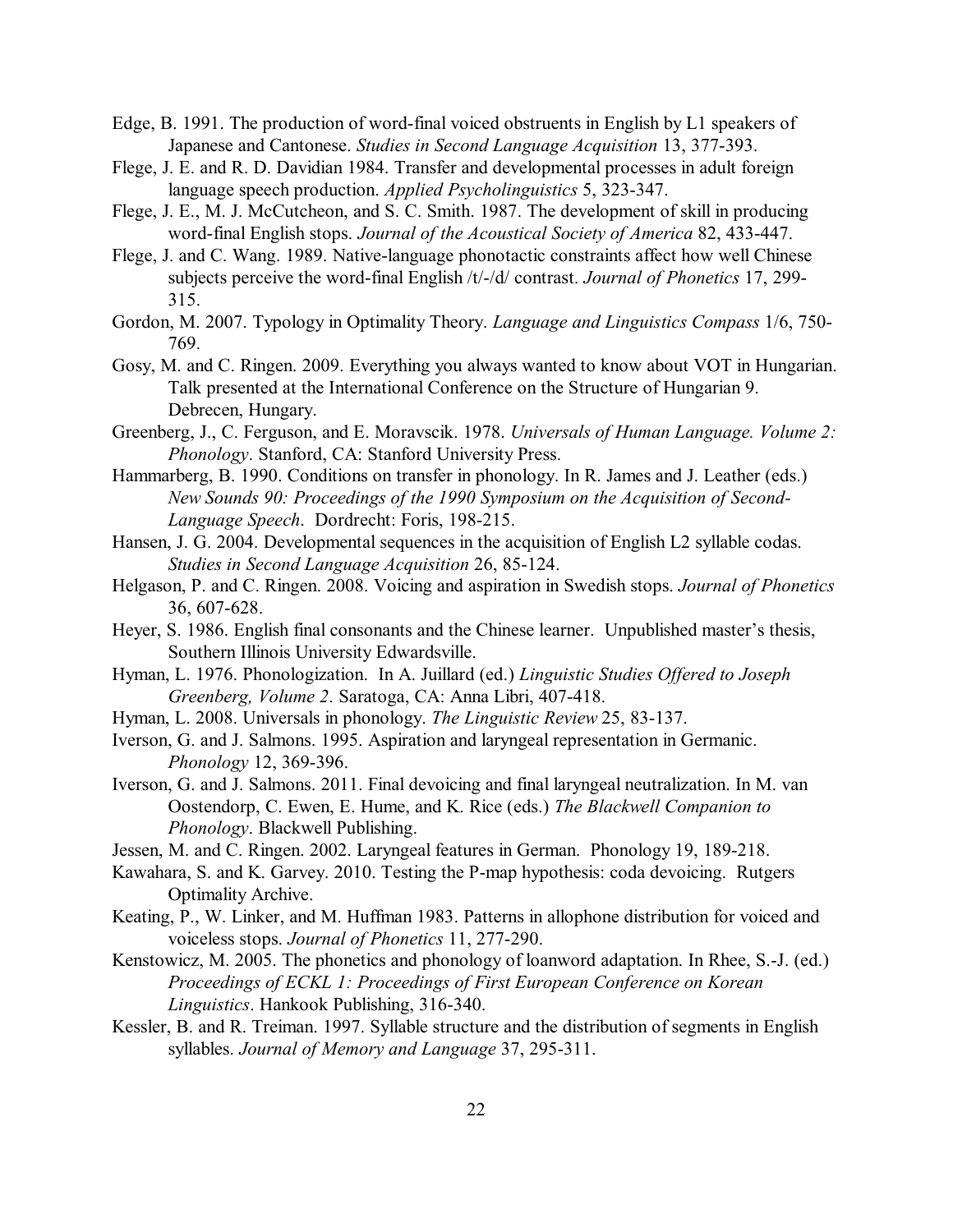- Kiparsky, P. 2006. The amphichronic program vs. evolutionary phonology. *Theoretical Linguistics* 32, 217-236.
- Kiparsky, P. 2008. Universals constrain change; change results in typological generalizations. In J. Good (ed.) *Language Universals and Language Change*. Oxford: Oxford University Press, 23-53.
- Lombardi, L. 1995. Laryngeal neutralization and syllable well-formedness. *Natural Language and Linguistic Theory* 13, 39-74.
- Maddieson, I. 1984. *Patterns of sounds*. Cambridge: Cambridge University Press.
- Major, R. and M. Faudree. 1996. Markedness universals and the acquisition of voicing contrasts by Korean speakers of English. *Studies in Second Language Acquisition* 18, 69-90.
- Merrill, J. 2015a. Nasalization as a repair for voiced obstruent codas in Noon. Talk presented at the Annual Meeting of the LSA, January, 2015.
- Merrill, J. 2015b. Nasalization as a repair for voiced obstruent codas in Noon. *LSA Annual Meeting Extended Abstracts.*

http://journals.linguisticsociety.org/proceedings/index.php/ExtendedAbs/article/view/3014

- Mesthrie, R. 2004. Synopsis: the phonology of English in Africa and South and Southeast Asia. In E. Schneider, K. Burridge, B. Kortmann, R. Mesthrie, and C. Upton (eds.) *A Handbook of Varieties of English*. Berlin, New York: Mouton de Gruyter, 1099-1110.
- Moreton, E. 2008. Analytic bias and phonological typology. *Phonology* 25, 83-127.
- Myers, S. Final devoicing: production and perception studies. In Borowsky, T., S. Kawahara, T. Shinya and M. Sugahara (eds.) *Prosody Matters: Essays in Honor of Elisabeth Selkirk*. Equinox, 148-180.
- Myers, S. and J. Padgett. 2015. Domain generalisation in artificial language learning. *Phonology* 31, 399-434.
- Oh, M. 1996. Linguistic input to loanword phonology. *Studies in Phonetics, Phonology, and Morphology* 2, 117-126.
- Ohala, J. 1981. The listener as a source of sound change. In C. Masek, R. Hendrick, and M. Miller (eds.) *Papers from the Parasession on Language and Behavior*. Chicago: Chicago Linguistics Society, 178-203.
- Ohala, J. 1983. The origin of sound patterns in vocal tract constraints. In P. MacNeilage (ed.) *The Production of Speech*. New York: Springer, 189-216.
- Oostendorp, M. van. 2007. Exceptions to final devoicing. In J. van de Weijer and E. van de Torre (eds.) *Voicing in Dutch: (De)voicing - phonology, phonetics, and psycholinguistics*. Amsterdam: John Benjamins, 81-98.
- Peng, L. and J. Ann. 2004. Obstruent voicing and devoicing in the English of Cantonese speakers from Hong Kong. *World Englishes* 23, 535-564.
- Raphael, L. 1972. Preceding vowel duration as a cue to the perception of the voicing characteristic of word-final consonants in American English. *Journal of the Acoustical Society of America* 51, 1296-1303.
- Simon, E. 2009. Acquiring a new second language contrast: an analysis of the English laryngeal system of native speakers of Dutch. *Second Language Research* 25, 377-408.
- Simon, E. 2010. Phonological transfer of voicing and devoicing rules: evidence from NL Dutch and L2 English conversational speech. *Language Sciences* 32, 63-86.